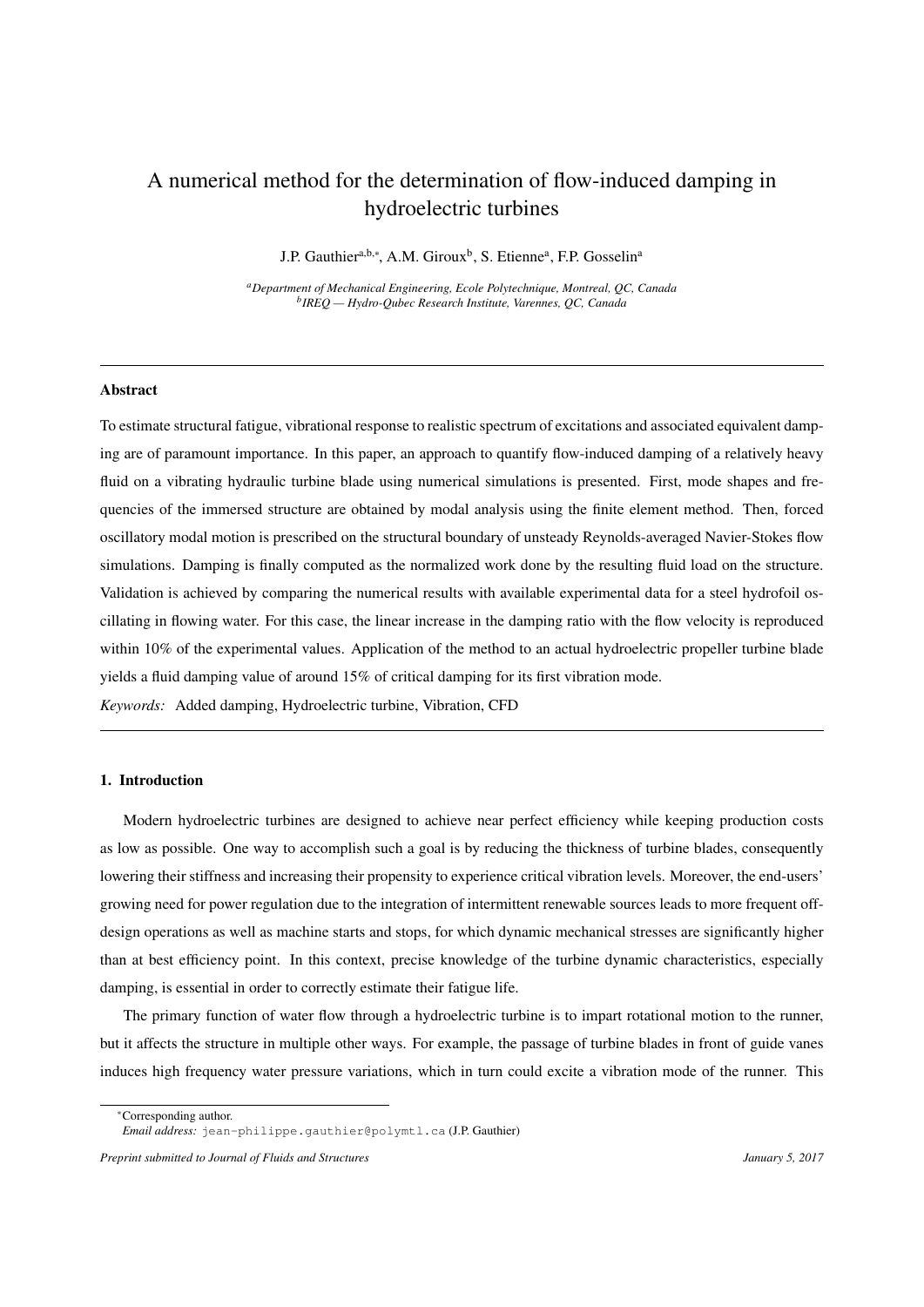phenomenon, known as rotor-stator interaction (RSI), has been linked to very early cracking of Francis turbine blades [1]. This particular ability of the flow to act as an excitation force has received much attention in recent years and can now be predicted using computational fluid dynamics (CFD) with sufficient precision for design purposes [2, 3]. Many other phenomena can negatively affect the lifetime of a turbine; a review of fatigue mechanisms was recently published by Liu et al. [4].

Hydroelectric turbines are also susceptible to strong fluid-structure interactions (FSI) because of the high density of water relative to that of the runner material, generally steel. It is common to model FSI effects as fluid-added mass, damping and stiffness implemented in the structural equations of motion [5, 6]. For a hydraulic turbine, added mass and added stiffness effects are well understood and relatively easy to model [7]. However, while added damping effects have been investigated for fluid conveying pipes, cables, bridges, cylinder arrays in heat exchangers [5, 6, 8] and also aerodynamic fan blades [9], little research effort has been devoted to water flow-induced damping in hydraulic turbines. Recent work has focused on the experimental determination of damping on simplified hydrofoil geometries [10, 11, 12], along with the development of analytical and numerical models able to reproduce and predict those results [13, 14]. Yet, to the authors' knowledge, these models have not been applied to a real turbine geometry.

Different approaches were considered in order to reproduce the experimental data and predict fluid damping on hydrofoils. Liaghat et al. [14] carried out two-way FSI simulations and related damping to the exponential decay rate of the immersed structure's response to an impulse. A slight dispersion of the numerical results both below and above experimental data was observed, but a good agreement with an average overestimation of 12% was found. Monette et al. [13] proposed a theoretical model based on kinetic energy transfer between the fluid flow and the moving structure. The implementation of this model in an in-house FE code yielded an excellent agreement with experiments, which was also observed when they used prescribed-motion CFD as detailed in this paper.

Conceptually, a decay test remains the simplest approach to estimate flow-induced damping. This method however relies on 2-way coupling of the fluid flow and the structural dynamics. For that reason, its implementation can become cumbersome, particularly for complex industrial machines such as hydroelectric turbines. The method proposed in this paper is based on prescribed motion of the structural boundary in URANS simulations. Consequently, 2-way coupling is not required, but the natural frequency of the coupled system must be known beforehand. Prior modal analysis and steady RANS simulations are used to determine the structural as well as the fluid-added mass and stiffness, from which the natural frequency can be derived. This method remains relatively easy to use in complex geometries. Futhermore, it breaks down the problem of estimating fluid damping into parts, leading to an added understanding of the involved physics.

The main contribution of this work is the prediction of water flow-added damping on an actual hydroelectric propeller turbine blade using numerical simulations. Assuming that FSI do not affect linear independence and orthogonality between the runner's eigenmodes, fluid-added damping is computed for one mode at a time. The following modeling sequence to achieve this is proposed: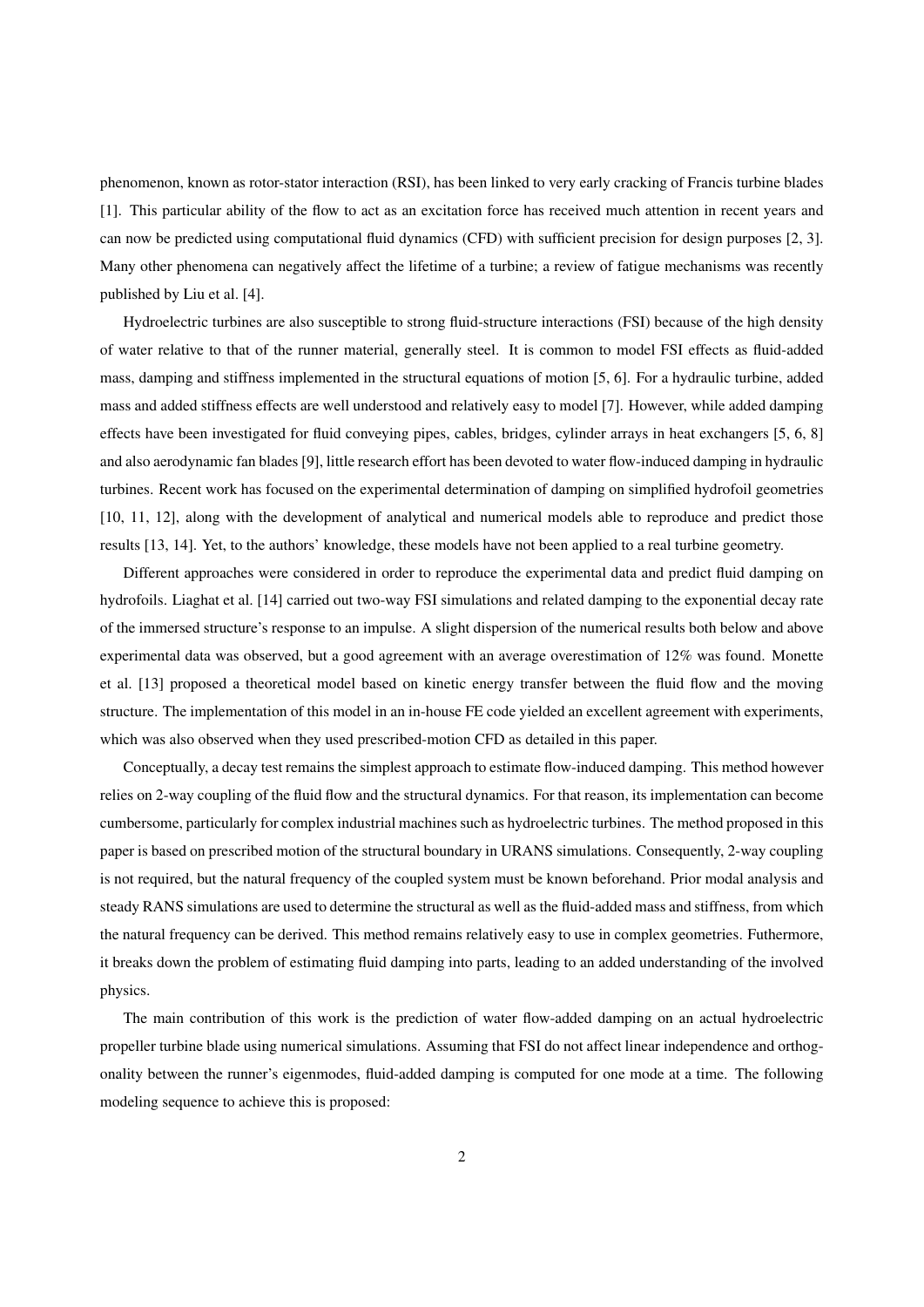- 1. obtain the mode shape and added mass using modal analysis;
- 2. obtain added stiffness using steady-state CFD;
- 3. compute the system's undamped natural frequency taking into account added mass and added stiffness;
- 4. compute the damping ratio as the normalized work done by the flow on the structure being subjected to prescribed modal oscillations using unsteady CFD.

This paper first introduces the physical vibration model considered. The added damping calculation method is then described. Subsequently, results for a simple hydrofoil which was previously studied experimentally [11, 12] are presented to assess the method. Finally, results for a real propeller turbine blade are given and discussed. This specific power unit in the Canadian province of Quebec was selected because it was recently instrumented for a measurement campaign.

### 2. Physical model

Assuming independent and orthogonal eigenmodes, the dynamic response of a structure can be described using mode superposition. Furthermore, if only one mode is contributing, the entire structure can be modeled as a single degree of freedom (DOF) linear oscillator. Arguing that structural damping can be neglected as it is much lower than fluid damping [11], the equation of motion for this system is

$$
M_S \ddot{h} + K_S h = F_F(t),\tag{1}
$$

where  $M_S$  is the structural modal mass,  $K_S$  the structural modal stiffness,  $F_F(t)$  the total modal force applied on the structure by the fluid and *h* the modal deflection of the structure. The overdot denotes time differentiation. Introducing the shape of the selected mode,  $\varphi(x, y, z)$ , the structural modal mass and the total modal force can be expressed as follows:

$$
M_S = \iiint_{\Omega} \rho_S \varphi^2 \, dV,\tag{2}
$$

$$
F_F(t) = \iint_{\Gamma} \tau(t) \cdot \varphi \, dS,
$$
\n(3)

where  $\rho_S$  is the density of the structure,  $\Omega$  the volume of the structure,  $\tau$  the total surface load induced on the structure by the flow and  $\Gamma$  the fluid-structure interface.

Assuming that fluid-added mass, damping and stiffness depend linearly on acceleration, velocity and displacement, Eq. (1) can be rewritten as

$$
(MS + MF)\ddot{h} + CF\dot{h} + (KS + KF)h = \tilde{F}F(t),
$$
\n(4)

where  $M_F$  is the fluid-added modal mass,  $C_F$  is the fluid-added modal damping coefficient,  $K_F$  is the fluid-added modal stiffness and  $\tilde{F}_F(t)$  is the remaining part of the total fluid force,  $F_F(t)$ , i.e.

$$
F_F(t) = \tilde{F}_F(t) - M_F \ddot{h} - C_F \dot{h} - K_F h. \tag{5}
$$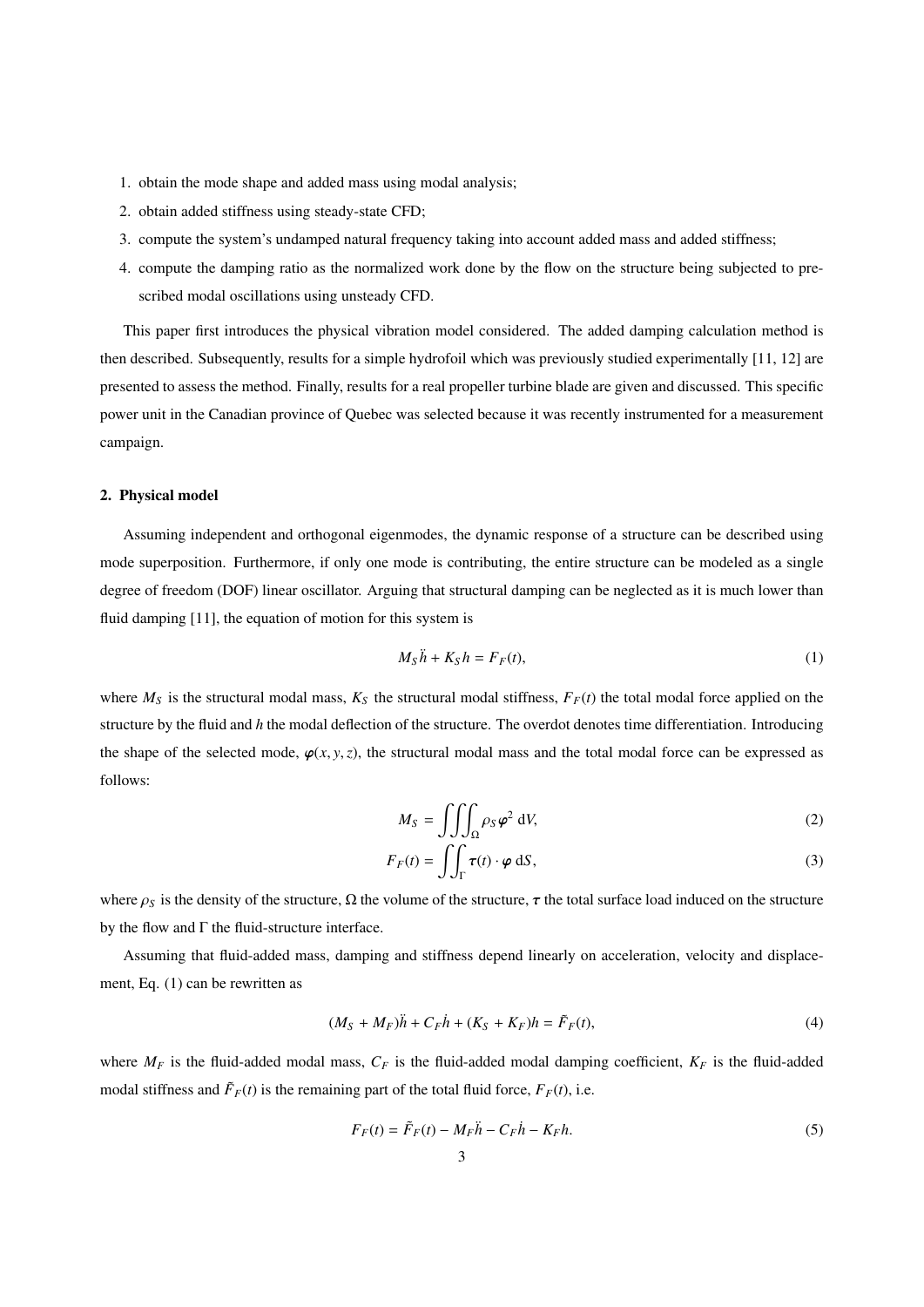The added mass can be interpreted as the mass of fluid accelerated due to the motion of the structure. The added stiffness describes the change in the flow-induced restoring force with the deflection of the structure. For example, the lift coefficient versus the angle of attack slope for a thin airfoil would correspond to a negative  $K_F$  value. The added damping represents energy extracted from the structure as a result of work done by the fluid flow. The remaining force term,  $\tilde{F}_F(t)$ , may be interpreted as an external excitation, such as forces due to RSI in the case of a turbine.

Taking into account structural mass and stiffness as well as fluid-added effects, the undamped natural frequency of the system is

$$
\omega_n^2 = \frac{K_S + K_F}{M_S + M_F},\tag{6}
$$

and the dimensionless ratio of the fluid-added damping coefficient to the critical damping coefficient is given by

$$
\zeta = \frac{C_F}{2\omega_n (M_S + M_F)}.\tag{7}
$$

# 3. Method

Every parameter needed to compute the fluid-added damping ratio from Eq. (7) can be obtained using standard numerical methods. The following section describes the three types of simulation required: modal analysis, steadystate CFD and unsteady CFD.

#### *3.1. Modal analysis*

In order to compute natural frequencies and mode shapes of a structure immersed in a fluid at rest, fluid-added mass effects can be taken into account using the finite element (FE) method. To achieve this, structural elastic elements are coupled with potential flow elements [15, 16]. Some FE codes have potential flow elements based on the Laplace equation, whereas others have acoustic elements based on the Helmholtz equation. Both types are suitable as the Laplace equation is the degenerate form of the Helmholtz equation for an incompressible fluid, which is a valid assumption for water. Using this method, simulation results on a Francis turbine reduced-scale model immersed in water showed a very good agreement with measured natural frequencies [17, 7]. Of course, the fluid in a running hydroelectric turbine is not at rest but the flow velocity does not seem to influence added mass effects for the problems addressed in this paper. Still, a way to assess the added mass obtained from modal analysis using unsteady CFD results is introduced in section 3.3.

An initial classical modal analysis, *i.e.* modeling only the structure will yield its natural frequency in vacuum, ω*<sup>v</sup>*, which depends only on structural parameters:

$$
\omega_{\nu}^2 = \frac{K_S}{M_S}.\tag{8}
$$

A second structural-potential flow modal analysis will yield the natural frequency of the structure in fluid at rest,  $\omega_f$ . The only fluid effect taken into account is the added mass:

$$
\omega_{fr}^2 = \frac{K_S}{M_S + M_F}.\tag{9}
$$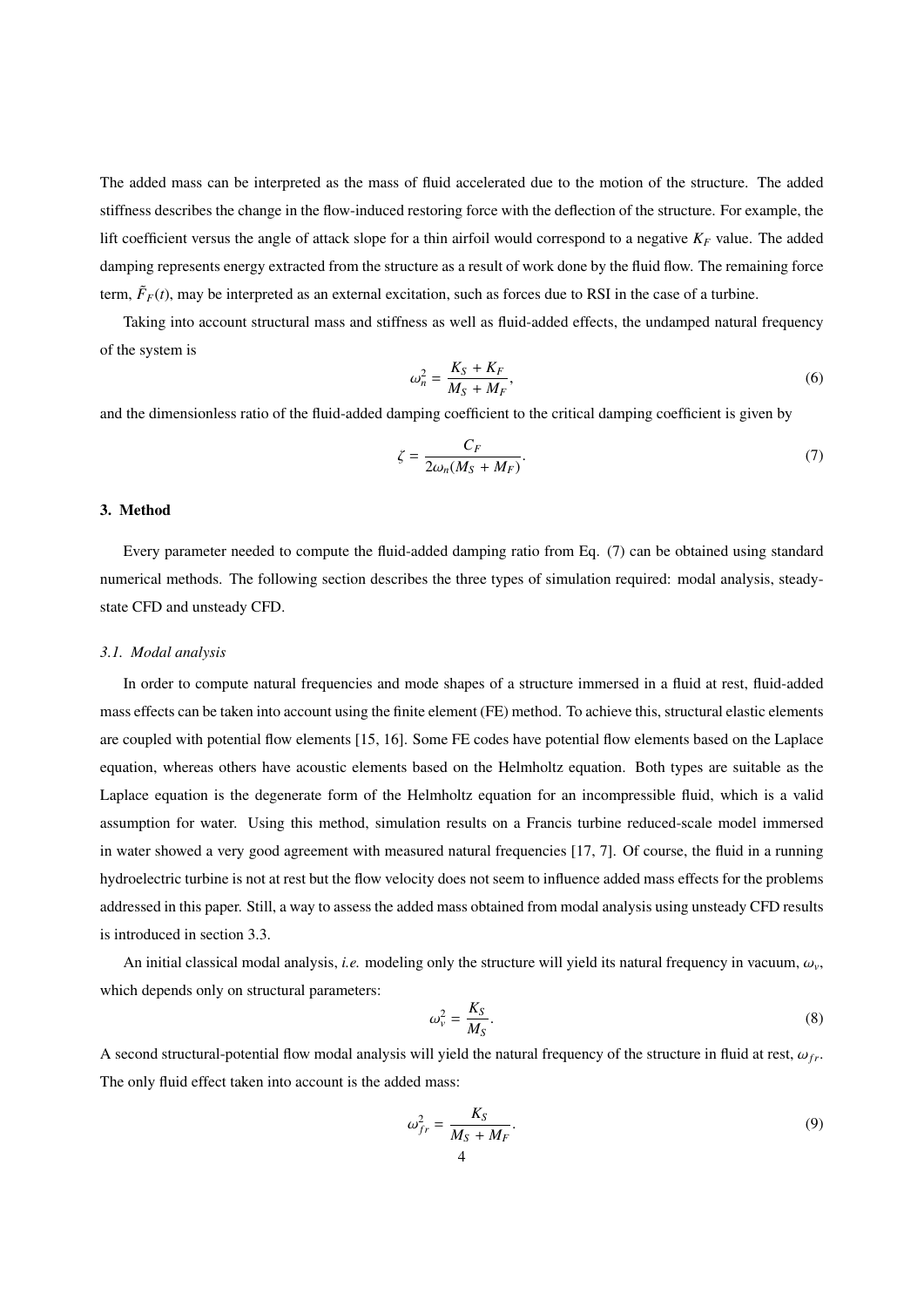Because a potential flow modeling approach is used, the added mass due to viscous effects is not taken into account. However, for low angles of attack, the wake behind a streamlined body is thin and viscous effects remain weak. Therefore, this approximation is acceptable for hydrofoils and turbine blades. The second modal analysis will also give the mode shape of the structure in still fluid,  $\varphi$ , which is expected to be only slightly different from that in vacuum. For this purpose, both are considered equal, although further calculations will be made using the mode shape of the immersed structure. Additionally, it is assumed that the mode shape is not affected by the additional stiffness induced by the flow.

Using the discrete representation of  $\varphi$  at the nodes of the FE model, the structural modal mass,  $M_S$ , can be computed by numerically integrating Eq. (2). The structural modal stiffness,  $K_S$ , and the fluid-added modal mass,  $M_F$ , are then obtained from Eqs. (8) and (9).

#### *3.2. Steady-state CFD*

Assuming the existence of a steady-state flow solution around a motionless structure, the fluid force model (Eq. 5) can be rewritten as the sum of two time-independent forces, one is a constant while the other is proportional to the modal deflection:

$$
F_F = F_0 - K_F h. \tag{10}
$$

The fluid-added modal stiffness,  $K_F$ , corresponds to  $-\frac{dF_F}{dh}$ . Therefore, RANS flow simulations for at least two different values of *h* are required in order to quantify *KF*. In Eq. (10), it is assumed that the deflection remains small so that the linear approximation holds.

Interpolation of the mode shape onto the CFD mesh must be done in the likely case of non-matching meshes at the fluid-structure interface. To achieve this, it was found that using regression polynomials to obtain a continuous analytical representation of the discrete mode shape was a robust and simple way to implement the method. However, this may not be feasible when working with very complex mode shapes and geometries, in which case direct interpolation of displacement values on the fluid mesh nodes might be a better solution. Modern CFD software often includes mesh deformation algorithms that can easily and automatically manage mesh deformation.

## *3.3. Unsteady CFD*

Knowing the fluid-added modal stiffness, the natural frequency of the fluid-structure coupled system, ω*<sup>n</sup>*, can be computed from Eq. (6). Then, for a prescribed harmonic modal motion of the structure defined by

$$
h(t) = h_0 \sin(\omega_n t),\tag{11}
$$

a URANS simulation of the surrounding fluid flow can be carried out. An averaged quantity, Φ, is introduced by projecting the resulting modal force time signal,  $F_F(t)$ , on the prescribed modal deflection,  $h(t)$ :

$$
\Phi = \frac{1}{N} \int_{t_0}^{t_0 + 2\pi N/\omega_n} F_F \cdot h \, dt,\tag{12}
$$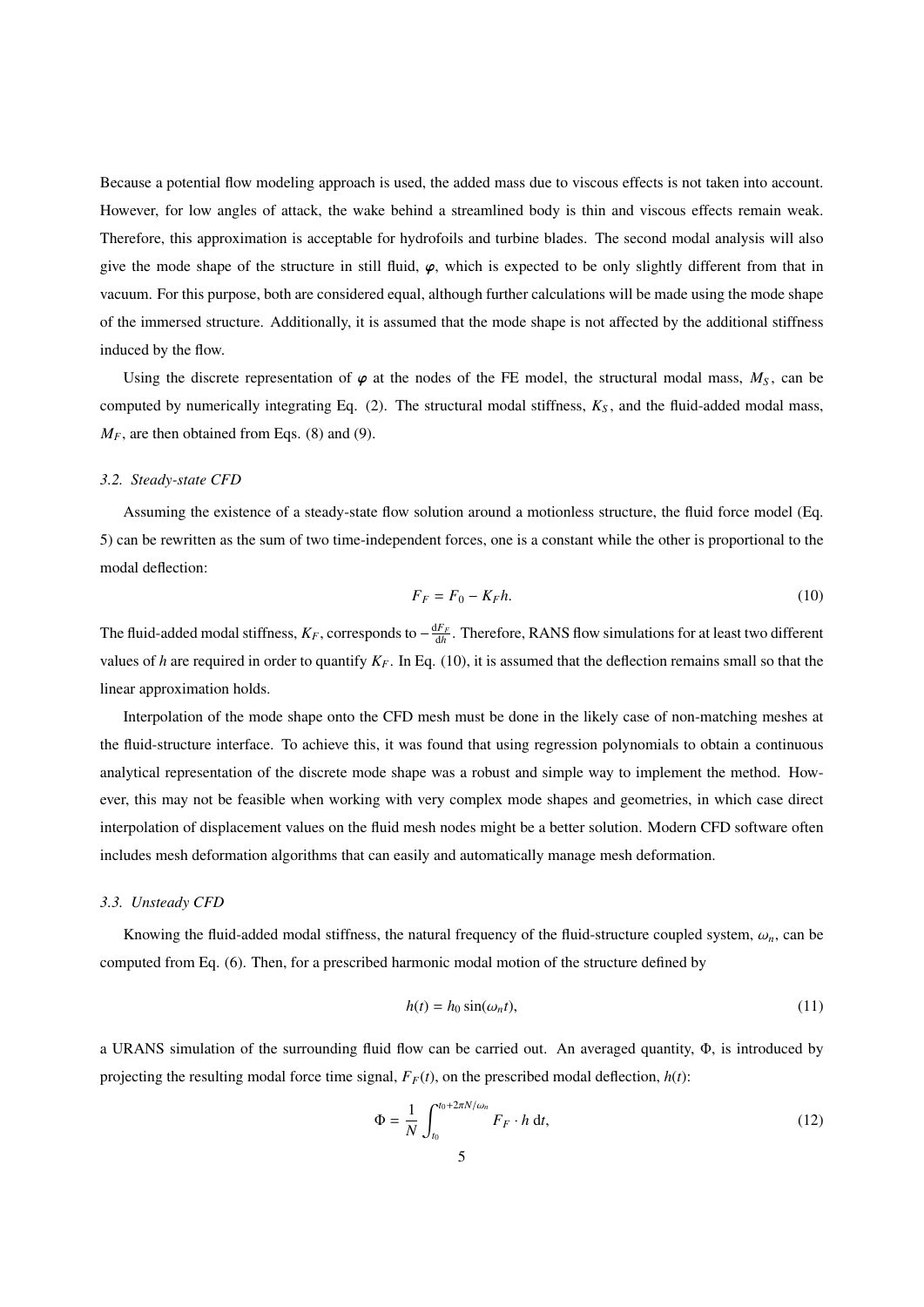In the above expression,  $N$  is an integer number of oscillations and  $t_0$  an arbitrary time coordinate. The physical meaning of  $\Phi$  is not relevant, but it can easily be evaluated by numerically integrating the unsteady CFD results. Assuming that the frequency spectrum of  $F_F(t)$  does not contain the system's natural frequency and using a sufficiently high number of periods, substitution of Eq. (5) into Eq. (12) yields the following approximation:

$$
\Phi = \frac{\pi h_0^2}{\omega_n} (\omega_n^2 M_F - K_F). \tag{13}
$$

Considering that the value of  $K_F$  obtained from steady-state CFD results is valid, a new  $M_F$  value can be extracted from Eq. (13). An updated natural frequency can be computed from this new added mass and used in a subsequent unsteady CFD simulation. This approach can be implemented iteratively to validate or adjust added mass values obtained from modal analysis.

Similarly, the average modal work done by the flow on the structure, *W*, can be obtained if the modal force is projected on the modal velocity,  $\dot{h}$ , instead of the modal displacement:

$$
W = \frac{1}{N} \int_{t_0}^{t_0 + 2\pi N/\omega_n} F_F \cdot \dot{h} dt.
$$
 (14)

Again considering that  $\tilde{F}_F(t)$  has negligible contribution at frequency  $\omega_n$ , for a large enough number of cycles, the expression of modal work can be reduced to the following approximation:

$$
W = -C_F \pi h_0^2 \omega_n. \tag{15}
$$

This shows that the net work associated with any forcing frequency different from the system's natural frequency will vanish over time. Furthermore, no net work is done by added mass and stiffness effects, as they are conservative forces. The fluid-added modal damping coefficient, *CF*, can be obtained by comparing the average modal work computed from CFD results (Eq. 14) to the right-hand side of Eq. (15). The dimensionless fluid-added damping ratio,  $\zeta$ , can ultimately be determined from Eq. (7).

## 4. Results

Fluid-added damping was first determined for a steel hydrofoil vibrating in flowing water, for which good agreement between numerical results and experimental data was found. The method was then applied to a real hydroelectric propeller turbine operating at full load. The results are presented and discussed below.

#### *4.1. Hydrofoil*

The geometry of the hydrofoil used for validation is schematized in Fig. 1. The channel in which water flows has the same height as the mounting blocks. This test case was introduced by Seeley et al. [11] and Coutu et al. [12], who measured the damping characteristics experimentally. During preliminary testing, they determined that the structural damping ratio was approximately <sup>0</sup>.2 % and thus structural damping could be neglected. The exact dimensions of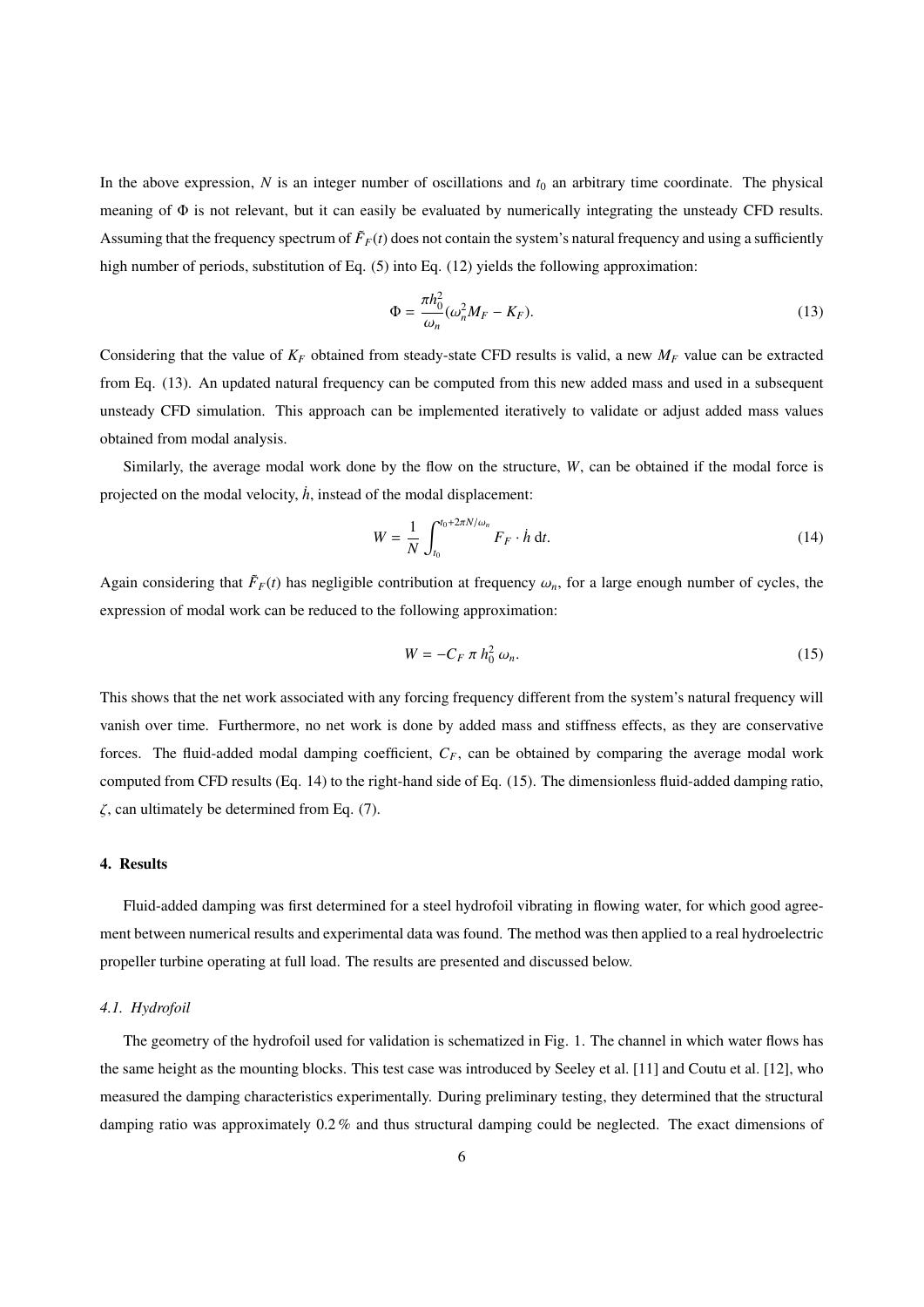the hydrofoil cannot be divulged as they are protected by a non-disclosure agreement. For various flow velocities, piezoelectric actuators were used to excite the first eigenmode of the immersed structure. Assuming zero structural damping, fluid-added damping was determined from the amplitude of the resulting vibrations, which was measured using a laser vibrometer.



Figure 1: Geometric model of the hydrofoil: (a) isometric view; (b) section of the blade. Not to scale: dimensions were altered to protect intellectual property.

Before discussing these results, it is important to explain why this particular test case, while geometrically very simple, is a pertinent first step towards the evaluation of fluid damping on a real turbine blade. The most obvious point is the use of the same materials, water and steel, so that both problems exhibit the same fluid to structure density ratio and therefore the same modeling challenges associated with added mass effects. Most importantly, this test case was designed so that its characteristic solid timescale  $T<sub>S</sub>$  (inverse of natural frequency) and fluid timescale  $T<sub>F</sub>$ (average time taken by a fluid particle to flow around the structure) were close to each other. This is also the case for the first modes of turbine blades, as will be shown in section 4.2. One can instinctively understand that interactions at the fluid-structure interface are the strongest for similar timescales, when energy and momentum exchanges are maximized. This strong coupling is generally expressed as:

$$
U_R = \frac{T_S}{T_F} \approx 1,\tag{16}
$$

where  $U_R$  is known as the dimensionless reduced velocity [6, 18]. A strong fluid-structure coupling is the main reason why quasistatic and pseudostatic approaches are not applicable here, requiring the use of transient CFD. These important fluid-structure considerations as well as the slender turbine blade-like geometry of the hydrofoil demonstrate the pertinence of the test case.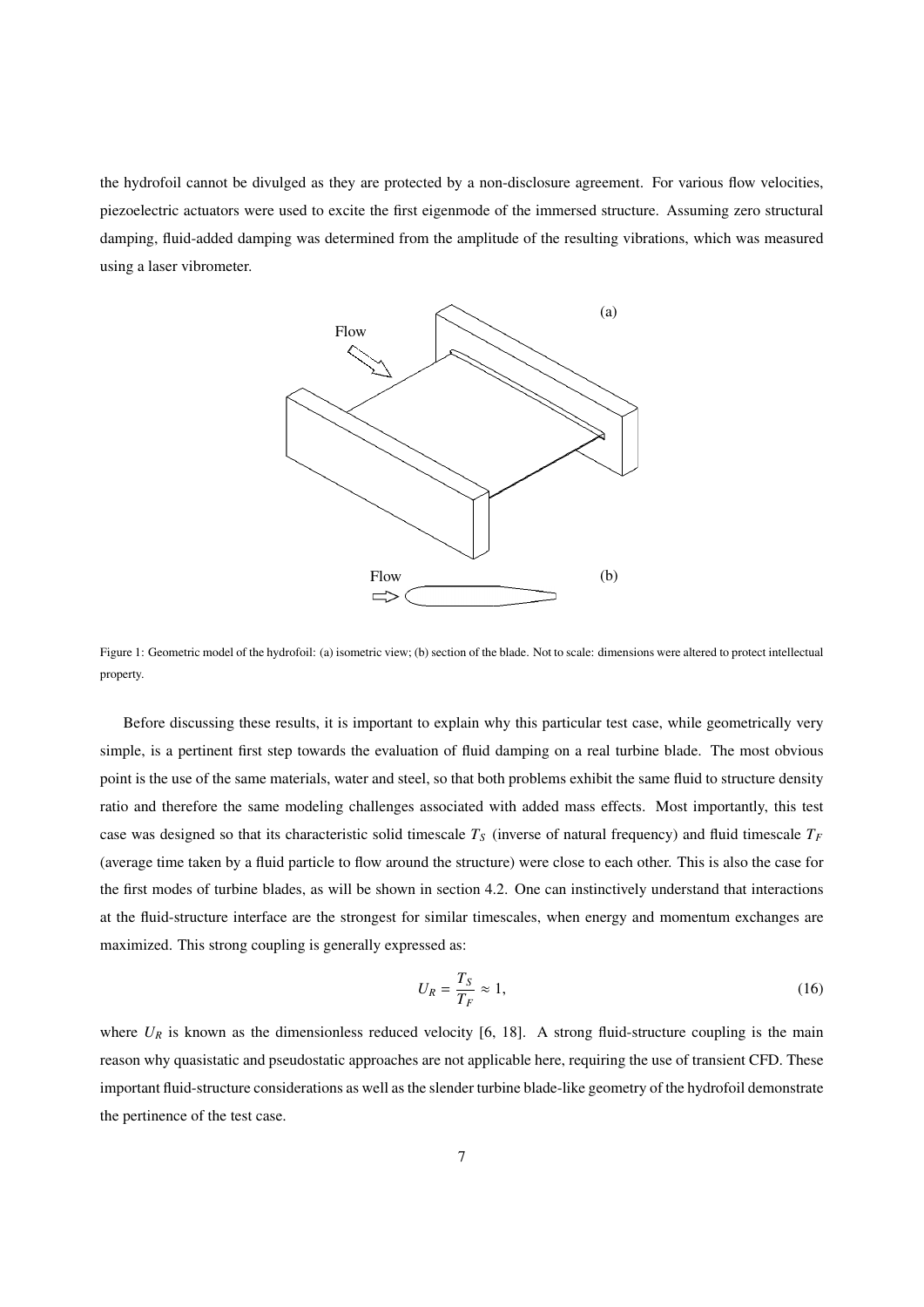Modal analysis of the hydrofoil was conducted using ANSYS Workbench 15.0 augmented with an extension facilitating the coupling of structural and potential flow elements based on the Helmholtz equation. A single unstructured mesh was generated for both the hydrofoil and the water channel, *i.e.* with shared nodes at the fluid-structure interface. Null-displacement boundary conditions were prescribed on the external faces of both mounting blocks. Solid wall conditions were applied to every boundary of the water channel, including the two that would in reality correspond to the inlet and the outlet. In order to eliminate pressure reflection effects on these two boundaries, the flow-wise length of the modeled channel was iteratively increased until convergence of the computed frequencies. Likewise, the initial FE mesh was refined until convergence was reached.

Results are shown in Table 1. The frequencies computed for the first mode compare well with the numerical predictions made by Seeley et al. [11] and Coutu et al. [12], which are close to their experimental observations. It is interesting to point out that these authors also observed a fairly constant natural frequency in flowing water over a relatively wide range of flow velocities. This observation led Monette et al. [13] to believe that added stiffness, albeit dependent on flow velocity, might remain small for the hydrofoil case. Results that are in agreement with this conclusion are presented later in this paper. The dependence on flow velocity is easily understood when recalling the airfoil lift coefficient example for added stiffness [18].

 $f_v$  (Hz)  $f_{fr}$  (Hz)  $M_F/M_S$  *K<sub>S</sub>* (kN/m)<br>221 72.7 8.23 396 Present work 221 72.7 8.23 396 Seeley et al. [11], Coutu et al. [12] 226 74.9

Table 1: Numerical predictions of natural frequencies and modal parameters for the first mode of the hydrofoil.

The shape of the mode obtained by modal analysis is illustrated in Fig. 2. Statically prescribing this deflection on the hydrofoil, steady RANS calculations of the flow were carried out in ANSYS CFX 15.0. The standard *<sup>k</sup>* <sup>−</sup> turbulence model was used along with scalable wall functions. Water velocities *<sup>U</sup>* of 1 m/s, 4 m/s, 8 m/s, 12 m/<sup>s</sup> and 16 m/<sup>s</sup> were considered in order to cover the range of available experimental results. For each velocity, simulations were conducted for multiple modal deflections ranging from 0 mm to <sup>0</sup>.05 mm, the order of magnitude observed in the experiments. Integration of the total modal force (Eq. 3) was done using CFX post-processing tools and plotted in Fig. 3 for each point simulated in the flow velocity/modal deflection parameter space. Calculations were done on a structured mesh comprising around 200 k hexahedral cells.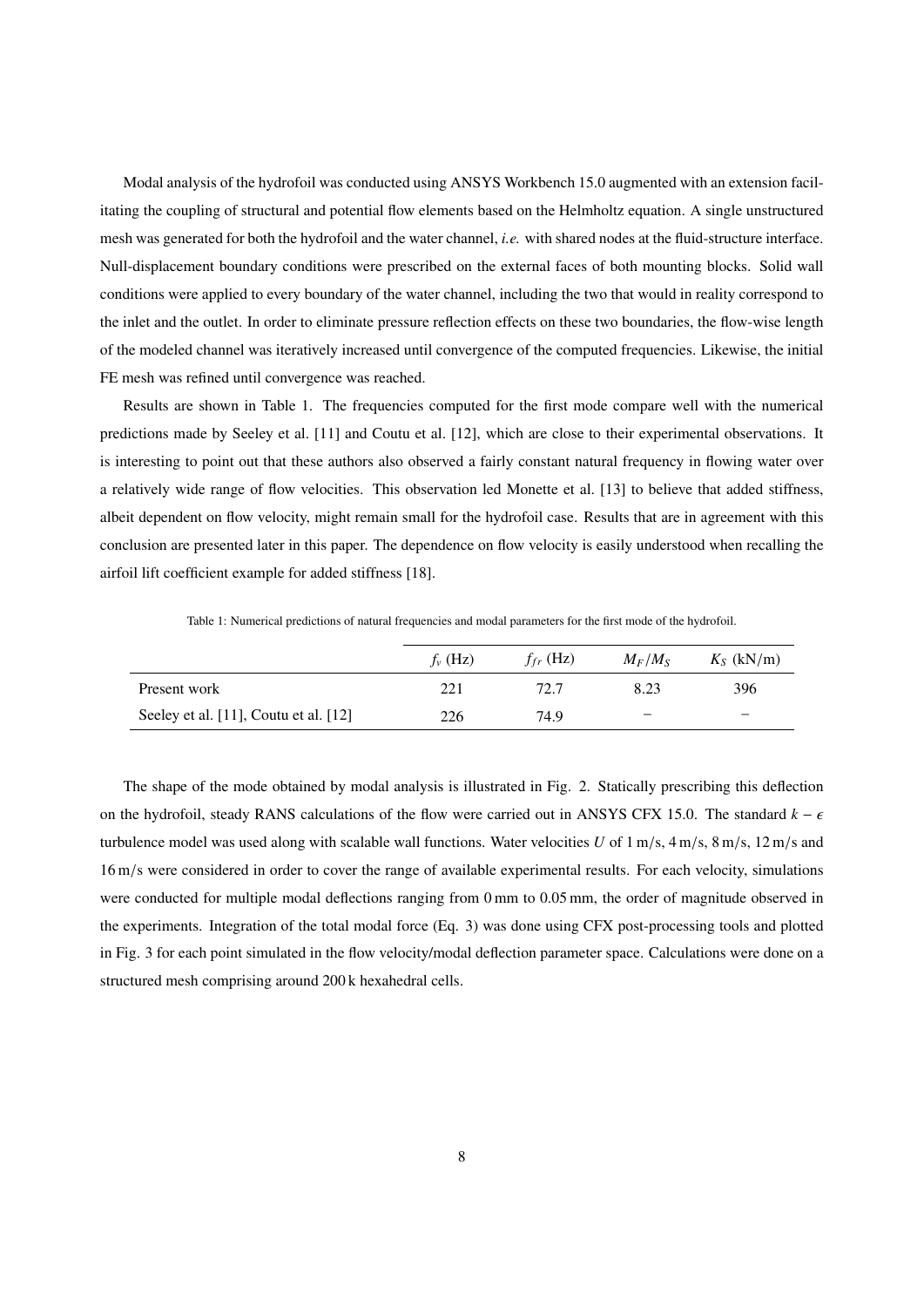

Figure 2: Total displacement field for the first mode of the hydrofoil. Darker coloration represents higher displacement amplitudes; color intensity is linear with respect to displacement.



Figure 3: Effect of static modal deflection on the steady modal force induced on the hydrofoil for various flow velocities:  $1 \text{ m/s } (\triangle);$   $4 \text{ m/s } (\triangle);$ 8 m/s ( $\sigma$ ); 12 m/s (+); 16 m/s ( $\diamond$ ). The linear behavior is consistent with the assumption of a constant fluid-added stiffness.

The modal force exhibits linear dependency on the modal deflection, *h*, an expected behavior since the prescribed displacements are small. For all flow velocities considered in the simulations, the force is very close to zero when the structure is undeformed. This is due to the symmetry of the problem and the shape of the mode. When no deflection is prescribed, the local surface load  $\tau$  on the structure is essentially shear stress in the direction of the flow, while the mode shape deflection vector  $\varphi$  is mostly normal to the flow, thus the scalar product in Eq. (3) is almost null. Added stiffness is evaluated by fitting results to the linear model of Eq. (10) using the least squares regression method. Natural frequencies of the flow-structure system are presented in Table 2 and Fig. 4 along with values of *KF*.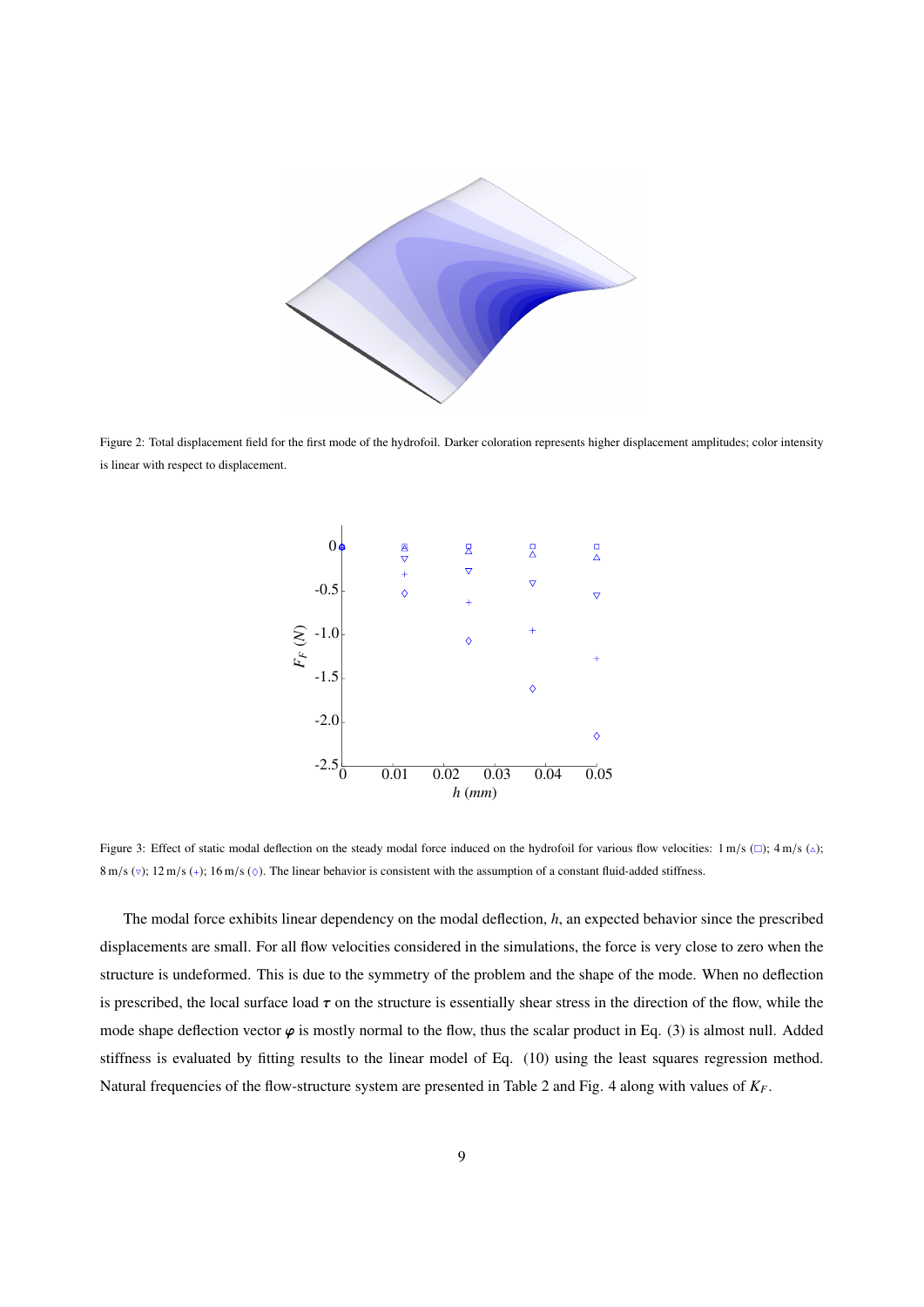| $U$ (m/s)          | $K_F$ (kN/m) | $f_n$ (Hz) |
|--------------------|--------------|------------|
| 0 (modal analysis) |              | 72.7       |
| 1                  | 0.176        | 72.8       |
| 4                  | 2.79         | 73.0       |
| 8                  | 11.1         | 73.8       |
| 12                 | 25.5         | 75.0       |
| 16                 | 43.2         | 76.6       |
|                    |              |            |

Table 2: Added stiffness and natural frequency of the first mode of the hydrofoil in flowing water for various flow velocities.

Figure 4: Effect of flow velocity on added stiffness and natural frequency: ratio of added to total stiffness ( $\circ$ ); *f<sub>n</sub>*, numerical ( $\times$ ); *f<sub>n</sub>*, experiments [11, 12] (---).



An expected quadratic increase in added stiffness with flow velocity is observed. However, for the velocities considered, there is little change in the natural frequency. In fact, the above frequency range is well within that experimentally observed by Seeley et al. [11] and Coutu et al. [12] for this geometry. These authors could not detect a clear trend between natural frequency and flow velocity. They indicated that error on their measurements increased with flow velocity due to noise in their data. This led them to consider a constant natural frequency of <sup>74</sup>.9 Hz for every tested flow velocity. For  $U = 16$  m/s, where the effect is the strongest, modal added stiffness still only accounts for around 11% of modal structural stiffness. By contrast, the modal added mass is more than *eight* times higher than the modal structural mass, as shown in Table 1. Nonetheless, while added stiffness is less important than added mass, it cannot always be neglected. For example, it leads to a 5% increase of the natural frequency of the hydrofoil when the flow velocity is 16m/s.

Unsteady RANS calculations of the flow with prescribed harmonic modal deflection of the hydrofoil as defined in Eq. (11) were carried out in CFX. A different natural frequency was prescribed for each simulated velocity, as listed in Table 2. For every case, the same vibration amplitude,  $h_0 = 0.05$  mm, was used and 10 periods of oscillation were simulated for a 200 k cells mesh for three different time step values corresponding to 200, 400 and 800 time steps per period. A backward Euler second-order time integration scheme was used. A typical sample of the time evolution of the flow-induced modal force,  $F_F(t)$ , is plotted in Fig. 5.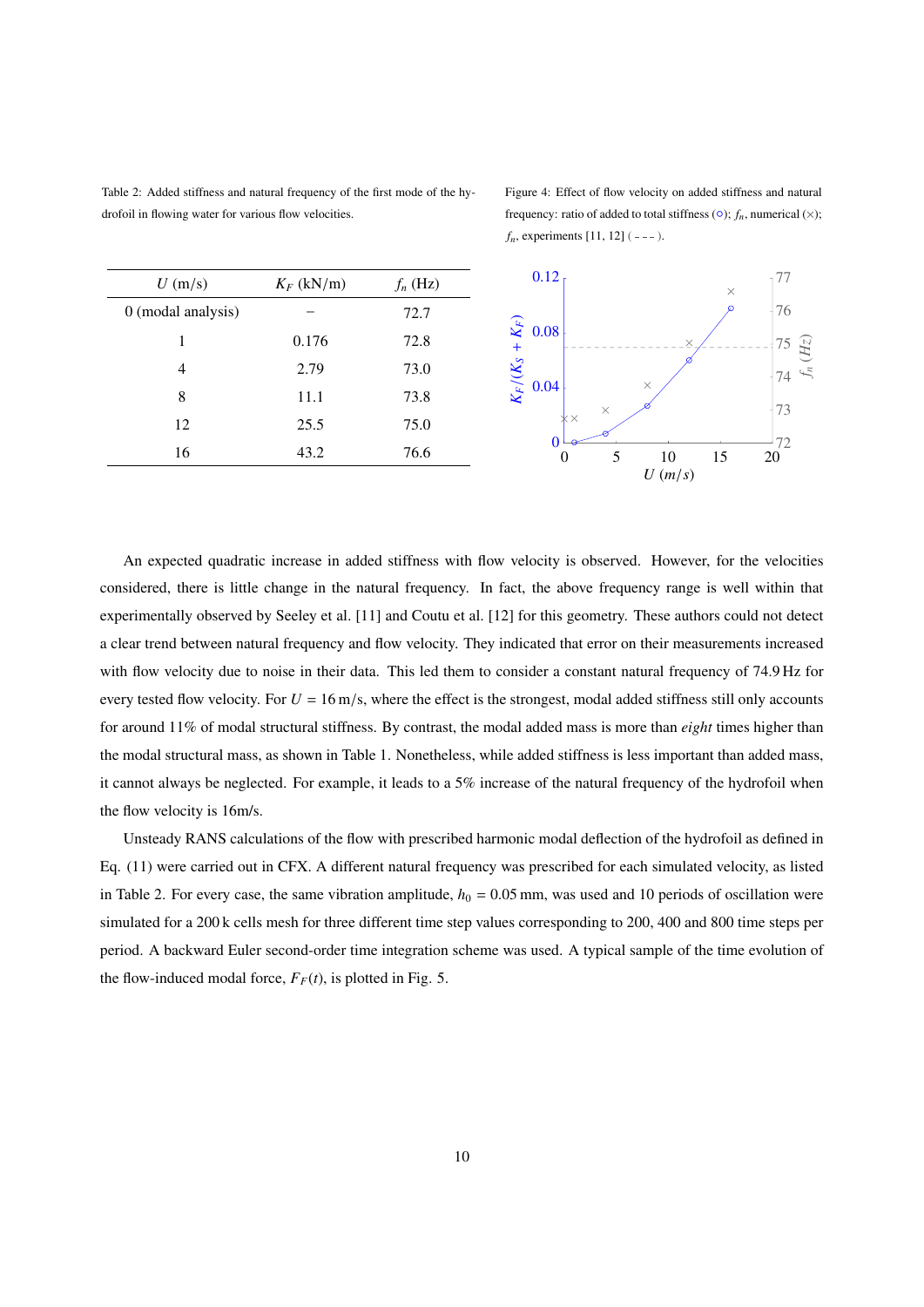

Figure 5: Time evolution of the modal force induced on the oscillating hydrofoil for  $U = 12$  m/s. Only the three last simulated periods are shown.

In addition to the primary harmonic component of the force attributed to the prescribed motion, a phenomenon of higher frequency and lower amplitude is clearly visible on the plot. It was observed that this secondary frequency increased with the water velocity following an almost linear trend. It was suspected that this secondary frequency was due to trailing edge vortex shedding characterized by the Strouhal number defined as:

$$
St = \frac{f_s b}{U},\tag{17}
$$

where  $f_s$  is the vortex shedding frequency and *b* the thickness of the trailing edge of the body. This hypothesis was confirmed using three-dimensional visualization of the flow solution. For  $U = 1$  m/s, no secondary frequency was observed in the force signal. This indicates that lock-in might be occuring between the shedding frequency and the hydrofoil's natural frequency [19]. To verify this, additional URANS simulations were conducted to determine the Strouhal numbers associated with vortex shedding in the wake of a static hydrofoil. Results for these vortex shedding frequencies are plotted against flow velocity in Fig. 6 and exhibit a Strouhal number around  $St \approx 0.15$ . The natural frequency of the hydrofoil is also shown. It can be seen that the intersection of both data sets happens when the flow velocity is very close to  $U = 1$  m/s. This evidence suggests the occurence of frequency lock-in at this flow velocity.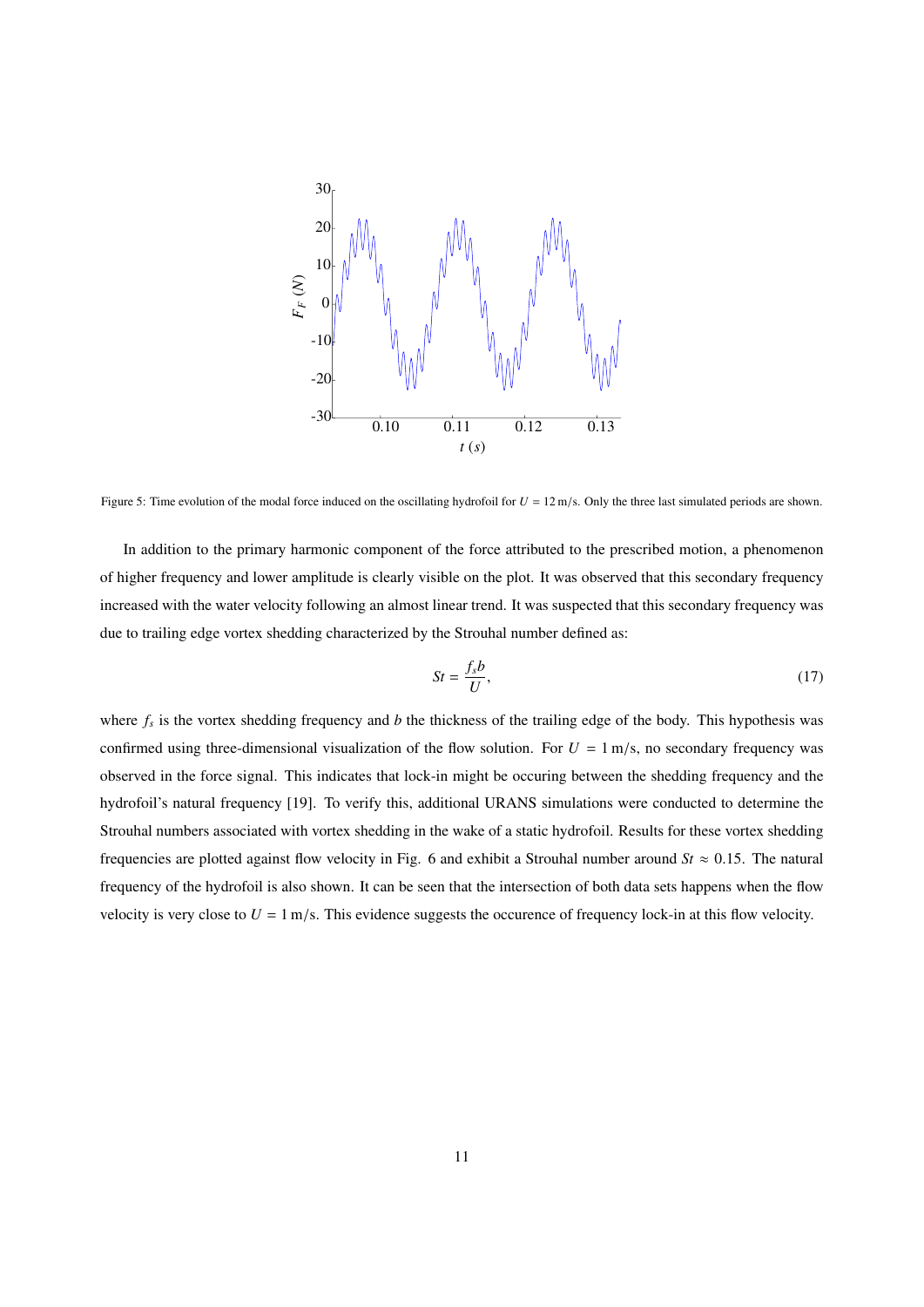

Figure 6: Frequency lock-in seems to appear near  $U = 1$  m/s. Vortex shedding frequency of the fixed hydrofoil (Strouhal number,  $St \approx 0.15$ ) ( $\circ$ ); natural frequency of the hydrofoil (×).

Validation of added mass was achieved by comparison with CFD results. For every flow velocity, no significant differences were observed between the values of  $M_F$  obtained from modal analysis and those obtained from Eqs. (12) and (13). CFD values remain within 2% of modal analysis results, as shown in Table 3. This supports the assumption that added mass is independent from flow velocity for the hydrofoil.

| $U$ (m/s) | $(M_{F,CFD}-M_F)/M_F$ |
|-----------|-----------------------|
| 1         | $-1.1\%$              |
| 4         | $-1.7\%$              |
| 8         | $-2.0\%$              |
| 12        | $-1.5\%$              |
| 16        | $-1.0\%$              |
|           |                       |

Table 3: Variation of added mass obtained using CFD relatively to modal analysis results.

In Fig. 7, the dimensionless fluid-added damping ratio  $\zeta$  is plotted against the size of the  $F_F(t)$  sample used for its calculation, expressed as a number of oscillation periods, *<sup>N</sup>*. In order to show all data on the same plot, ζ is normalized with  $\zeta_{ref}$ , a reference value different for each simulated velocity which corresponds to  $\zeta$  computed from the entire 10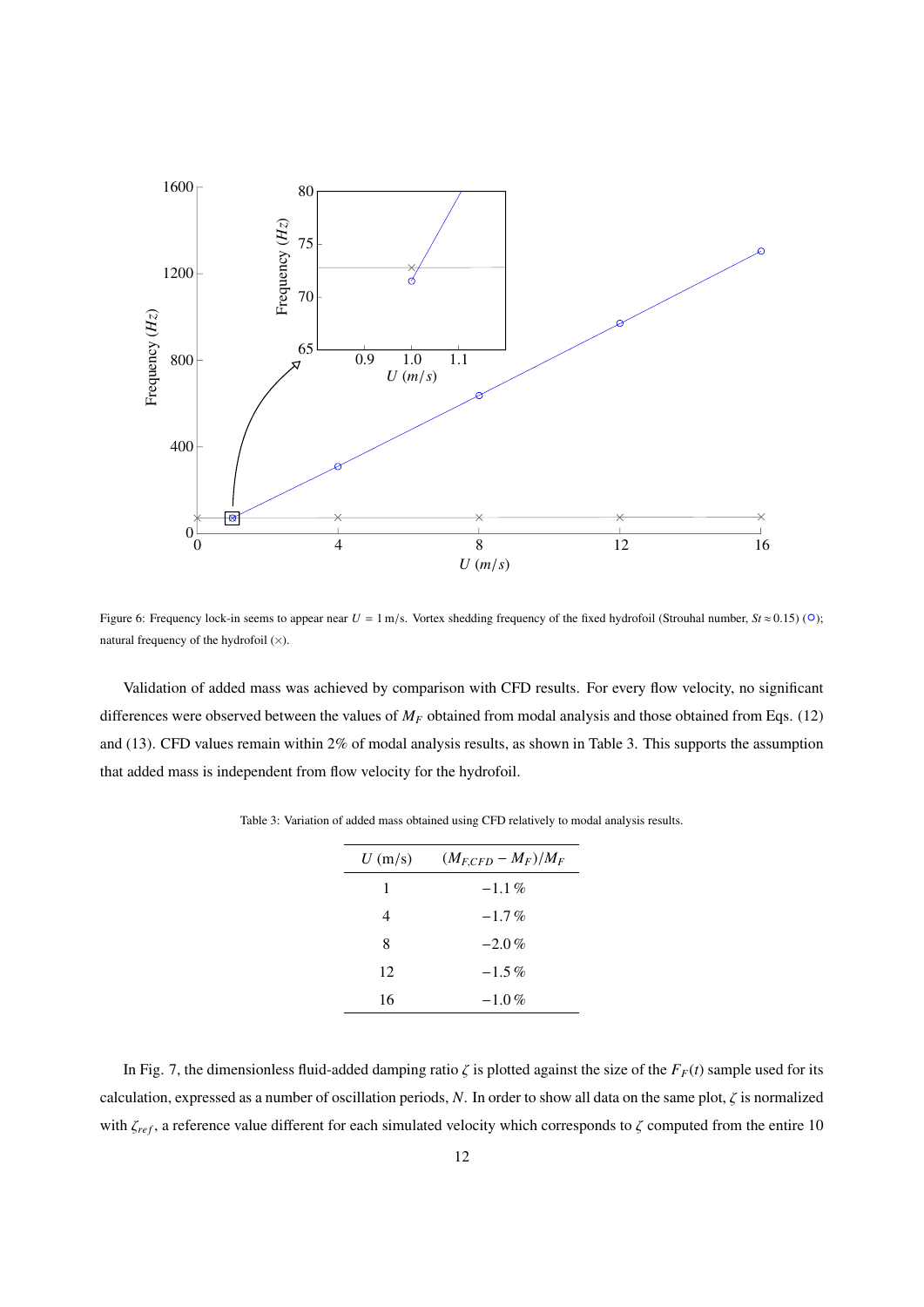periods signal. The first period is discarded in all cases to exclude transients. Four periods are sufficient to reach convergence within 1% of  $\zeta_{ref}$ , except for  $U = 1$  m/s. The relative slow convergence for that case is probably due to the vortex shedding frequency being close to that of the structural motion. As stated in section 3.3, the average net work done on a 1-DOF system oscillating at its natural frequency  $f_n$  by a cyclic force of frequency  $f \neq f_n$  will eventually vanish over time. However, it can also be demonstrated that the closer the forcing frequency is to the system's frequency, the longer this decay will take as the interaction between forcing and response is stronger.

The influence of the numerical time step size on the computed damping ratio value was found to be of the first order. Results for the coarsest time step size as well as least squares linear extrapolations for an infinitely small step size are plotted against the flow velocity in Fig. 8. Experimental damping values from the experiments of Seeley et al. [11] and Coutu et al. [12] are also shown for comparison. Except for  $U = 1$  m/s, neglecting the structural damping ratio of 0.2% remains a valid assumption as fluid damping is much higher. For  $U = 4$  m/s, calculations were also performed on coarsened (down to 25 k cells) and refined (up to <sup>1</sup>.6 M cells) meshes. Relatively to the initial mesh, the coarse mesh resulted in a 12% increase in the damping ratio. The refined mesh yielded a 3.4% decrease, which is not that much considering a mesh eight times more dense. The initial mesh is thus regarded as satisfactory. Numerical results compare well with experiments, showing 10% overestimation on the <sup>d</sup>ζ/d*<sup>U</sup>* value obtained by least squares linear regression for both data sets. This overestimation is mostly contained within the experimental error bars.



Figure 7: Effect of the number of simulated oscillations on the damping ratio for the hydrofoil for various flow velocities:  $1 \text{ m/s } (\Box)$ ;  $4 \text{ m/s } (\triangle)$ ; 8 m/s ( $\overline{v}$ ); 12 m/s (+); 16 m/s ( $\overline{v}$ ). The reference, ζ<sub>*ref*</sub>, is obtained from the entire signal (ten periods) for each flow velocity.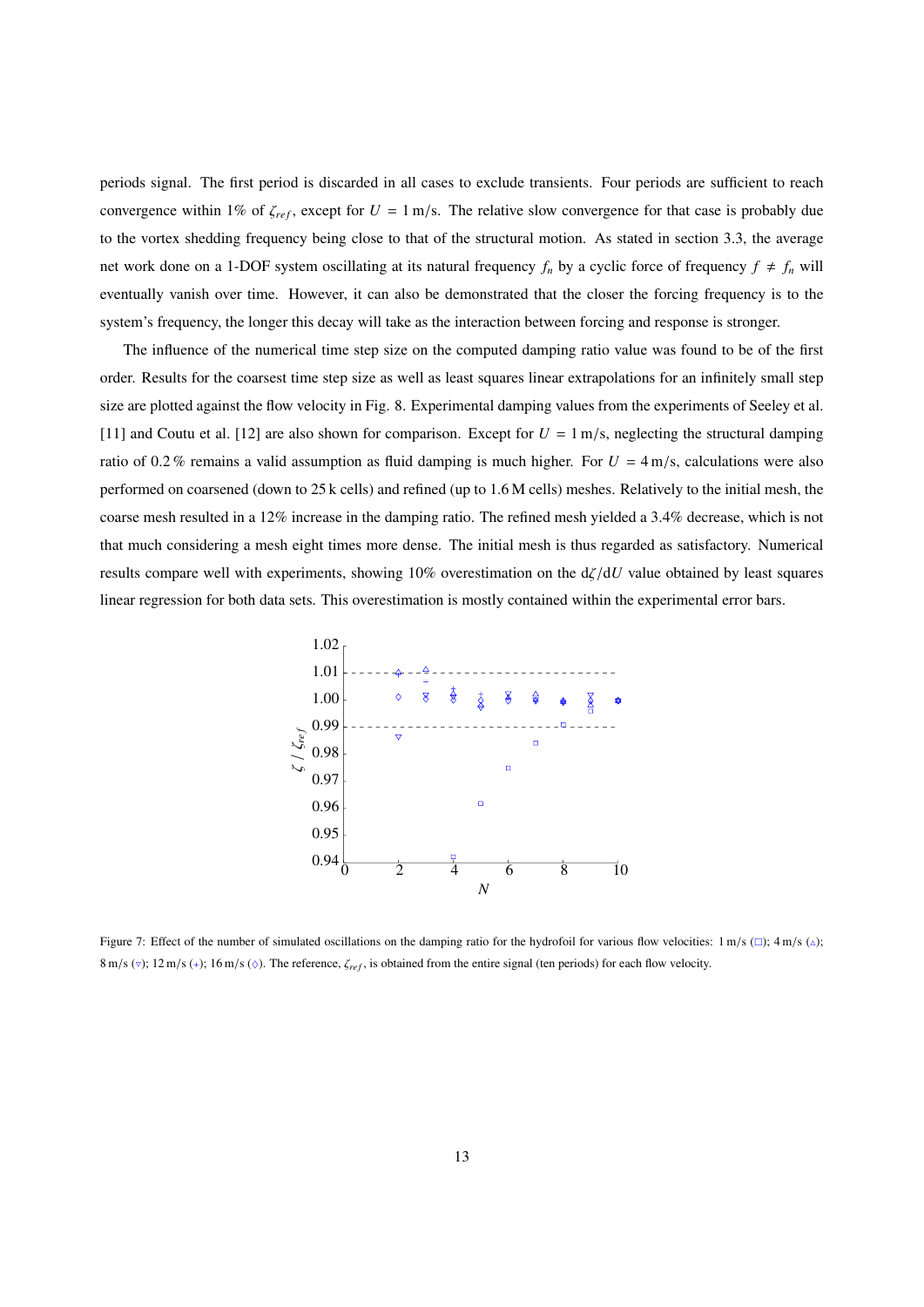

Figure 8: Fluid-added damping ratio for the hydrofoil at various flow velocities: 200 time steps per oscillation (○); linear extrapolations for an infinitely small time step size  $(\bullet)$ ; experiments [11, 12]  $(\times)$ .

To explain the linear increase in damping with flow velocity, the modal motion of the hydrofoil can roughly be approximated by the transverse vibration of a rigid two-dimensional wing, described by the displacement *y*(*t*). At first order, the angle of attack, *i.e.* the angle between the wing and the mean flow, is given by <sup>−</sup>*y*˙/*U*. The lift force, being proportional to both the angle of attack and the square of the flow velocity, is ultimately proportional to −*Uy*<sup>i</sup>, which describes a damping mechanism with a linear relationship to flow velocity.

Overall, it is observed that the proposed method is able to predict not only the general trend of damping linearly increasing with flow velocity, but the absolute value of the damping ratio as well. Systematic refinement of the mesh and time step size tends to decrease the error relative to experiments, however not significantly, suggesting that the gap is mostly caused by other factors. Minor disparities in geometry and material properties between the numerical model and the actual setup are practically unavoidable and might account for some of the error. Also, while only the selected mode shape is prescribed in the simulations, it is probable that the piezoelectric actuators used in the experiments slightly excited a few other modes, whose contribution on the structural response might have affected damping effects. Nevertheless, a 1-DOF linear model was able to successfully reproduce experimental results within a 10% error margin for a coupled fluid-structure system similar to a turbine blade. This is sufficiently promising to test the method on an actual hydroelectric turbine.

#### *4.2. Propeller turbine*

Investigation of fluid-added damping was conducted on an actual six-blade propeller turbine presently in operation in the Canadian province of Quebec. The choice of this particular unit was primarily motivated by a recent measurement campaign. An extensive database of pressure sensor and strain gauge readings is now available for various operating conditions. However, this raw data is not readily usable to determine the fluid damping associated with a particular vibration mode. Consequently, experimental data was used mostly to identify dominant frequencies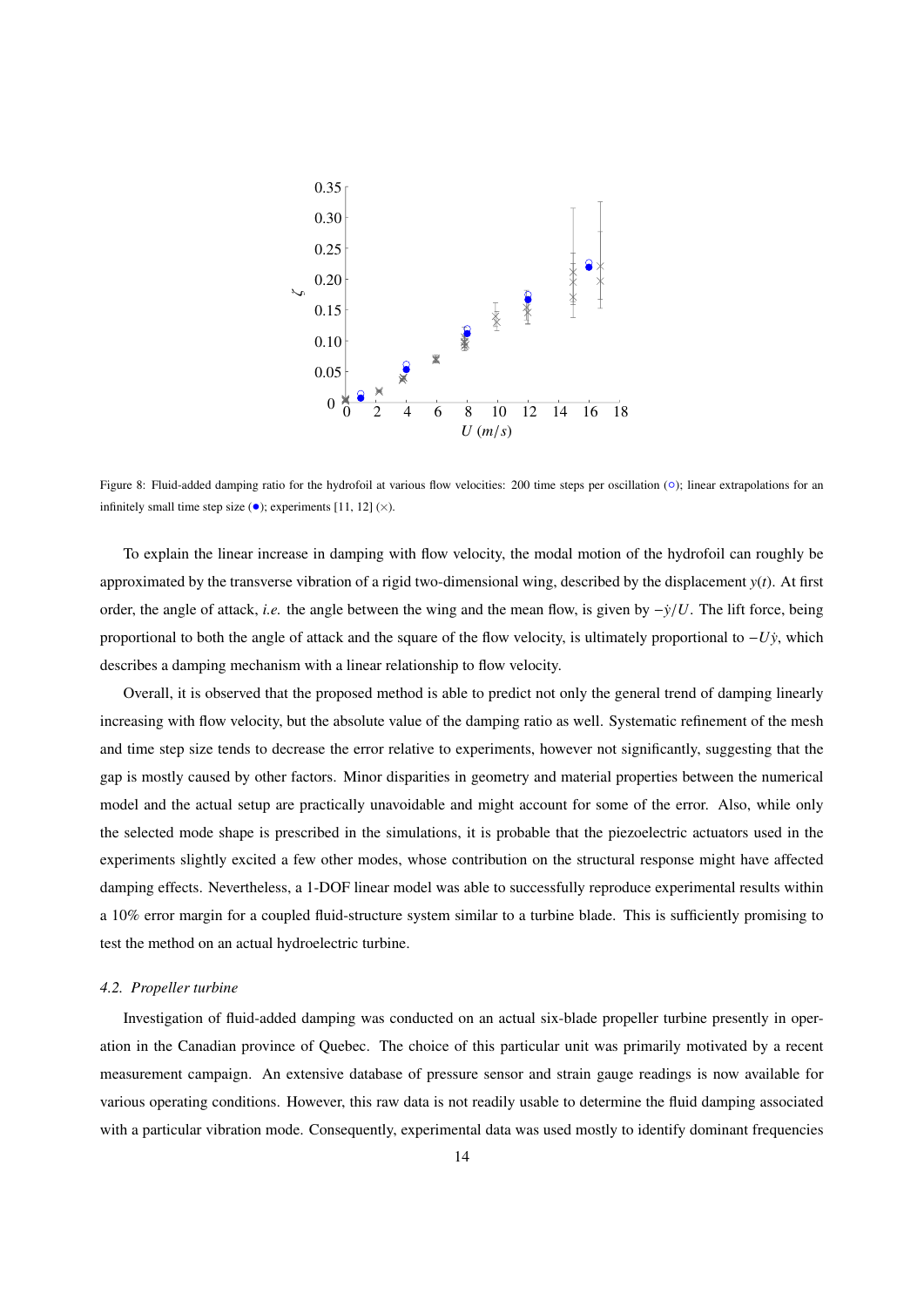in the turbine blades' response. This was done to help select a vibration mode which was susceptible to be excited and thus for which the determination of fluid-added damping was relevant.

The runner is depicted in Fig. 9, along with the adjacent sections of a typical hydraulic channel. The upstream part, known as the distributor, aligns the flow with the runner blades using stay vanes and guide vanes. The latter can also rotate in order to control the mass flow rate. The unit considered in this paper comprises 24 vanes of each type. The downstream part is a divergent channel called the draft tube whose role is to reduce the velocity and increase the pressure of the flow exiting the runner.



Figure 9: Schematic of the propeller turbine: close-up of the distributor and the runner (a); global view (b). To prevent cluttering the figure, some boundaries were not drawn and only half of the guide vanes and stay vanes are visible. Not to scale: dimensions were altered to protect intellectual property.

Damping was computed only for the turbine operating at full load, or maximum rated power. Under such conditions, the flow in the runner is relatively well aligned with the blades and globally smooth. For the selected turbine, this corresponds approximately to a water mass flow rate of  $4 \times 10^5$  kg/s and a power of 70 MW. The radius of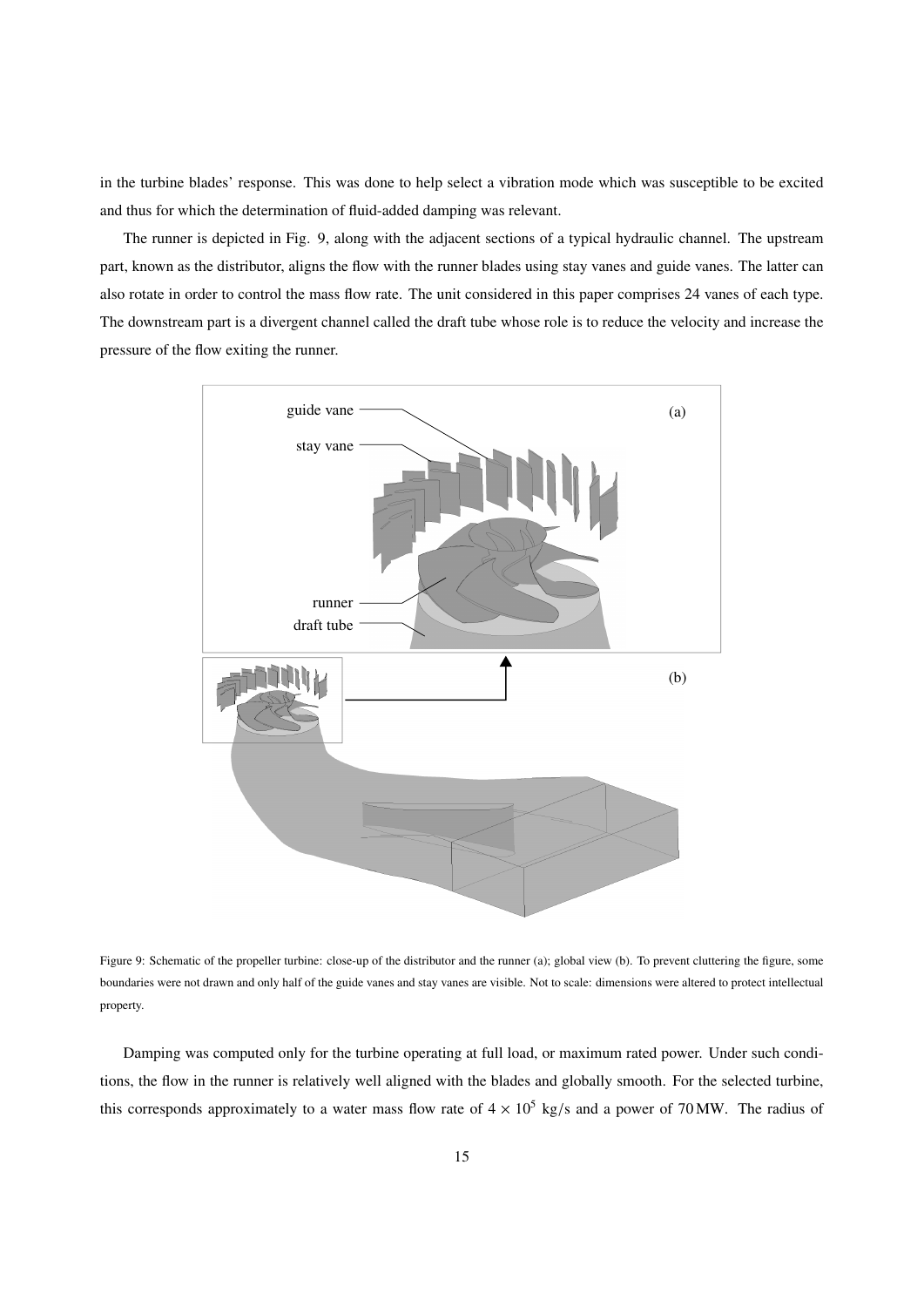the runner, *R*, and the chord of the blades, *c*, are both around 3 m. The mean water velocity, *Umean*, estimated from the mass flow rate and the circular area based on *<sup>R</sup>* is of 14 m/s, from which a chord-based Reynolds number of <sup>42</sup> millions can be determined. To simplify the application of the method, it was decided to only consider modes having zero nodal diameter, *i.e.* modes for which the motion of every blade is in-phase. This way, the size of both FE and CFD models can be reduced, in this case by six, using cyclic symmetry boundary conditions. For modes with multiple nodal diameters, the "Fourier Transformation" method [20] could theoretically be used to determine added damping at a lower computational cost than simulating the entire (360◦ ) turbine.

Modal analysis of a single cyclically symmetric blade was done in ANSYS Workbench 15.0. A single unstructured mesh for both the blade and the surrounding water with shared nodes at the interface was built. The shape of the fluid domain was modeled as close as possible to reality using available drawings. However, to increase the stability of meshing algorithms, the radial gap of a few millimeters between the tip of the blade and the casing was suppressed by extending the blade. This slight elongation is not significant compared to the radius of the turbine and does not affect the natural frequencies of the structure in vacuum. However, the thereby neglected pressure in the tip gap can possibly result in erroneous evaluation of added mass effects. Fortunately, it was possible to reassess the added mass using the results of transient CFD, where the blade tip gap was modeled. The modal analysis results were used as a good initial guess.



Figure 10: Total displacement field for the first mode with zero nodal diameter of the propeller turbine. Darker coloration represents higher displacement amplitudes; color intensity is linear with respect to displacement.

Refinement of an initial mesh comprising approximately 65 k nodes up to a final mesh of around 500 k nodes showed good convergence of computed frequencies, as shown in Fig. 11. The first mode with zero nodal diameter was retained. Its associated deflection is mostly blade bending, as illustrated in Fig. 10. Relevant frequencies and modal parameters are listed in Table 4.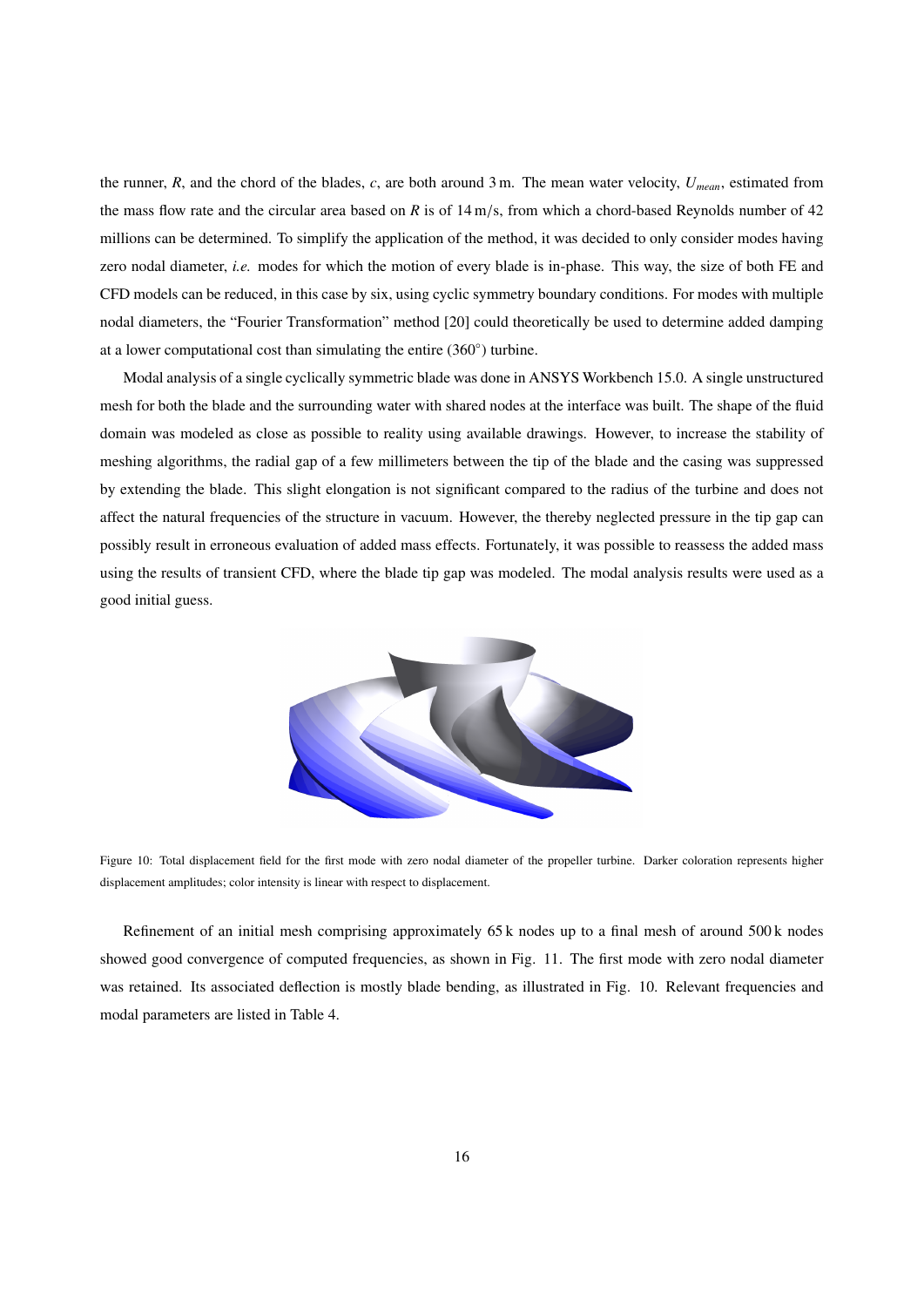

Figure 11: Mesh sensitivity analysis for zero nodal diameter modes of the propeller turbine: 1<sup>st</sup> mode in water ( $\Box$ ); 2<sup>nd</sup> mode in water ( $\triangle$ ); 3<sup>rd</sup> mode in water ( $\nabla$ ); 1<sup>st</sup> mode in vacuum (■); 2<sup>nd</sup> mode in vacuum (▲); 3<sup>rd</sup> mode in vacuum ( $\nabla$ ).

Table 4: Numerical predictions of natural frequencies and modal parameters for the first mode of the propeller turbine.

| $f_{\nu}$ (Hz) | $f_{fr}$ (Hz) | $M_F/M_S$ | $K_{\rm S}$ (kN/m)   |
|----------------|---------------|-----------|----------------------|
| 22.2           | 10.4          | 3.59      | $1.54 \times 10^{4}$ |
|                |               |           |                      |

Steady-state CFD simulations were conducted in CFX 15.0 for various modal deflections using the standard  $k - \epsilon$ turbulence model and scalable wall functions. Around 830 k, <sup>1</sup>.4 M and <sup>1</sup>.8 M hexahedral cells were used to mesh the entire draft tube, one sixth of the distributor and one sixth of the runner (one blade) respectively. Circumferential averaging interfaces were used to convey flow variable information between the subdomains. Velocity components corresponding to operation at full load were prescribed at the distributor inlet while an average zero pressure condition was set on the draft tube outlet. Results for the modal force on the blade are plotted against the modal deflection in Fig. 12. The observed linear behavior translates to a constant added modal stiffness, given in Table 5 along with the natural frequency of the turbine in flowing water.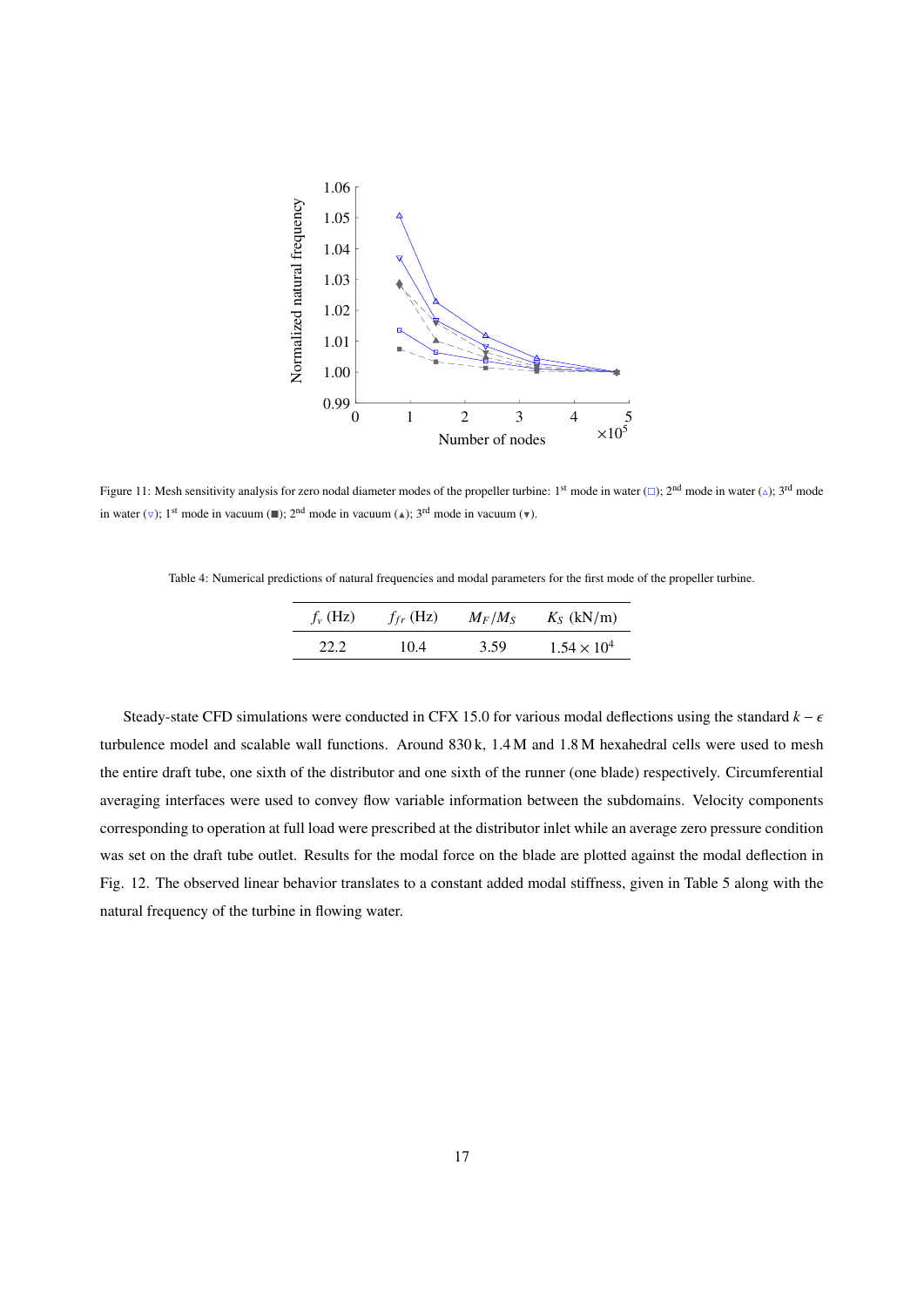

Figure 12: Effect of static modal deflection on the steady modal force induced on the propeller turbine blade when operating at full load. The constant added stiffness is the slope of the linear relation.

Table 5: Effect of fluid-added stiffness on the natural frequency of the turbine's first mode.

| Case                     | $K_F$ (kN/m) | $f_n$ (Hz) |
|--------------------------|--------------|------------|
| No flow (modal analysis) |              | 10.4       |
| Full load                | 299          | 10.5       |
|                          |              |            |

An important remark can be made here. First, the characteristic timescale of the structure can be expressed as the inverse of the turbine's natural frequency, *i.e.*  $T_s = 1/f_n$ . Also, the fluid timescale corresponds to the time required for a fluid particle to flow from the leading edge to the trailing edge of a blade, i.e.  $T_F = c/U_{mean}$ . Consequently, the reduced velocity for the propeller turbine operating at full load is  $U_R \approx 0.44$ , revealing a strong fluid-structure coupling.

The CFD pressure field for the non-deformed runner  $(h = 0)$  was interpolated on a FE mesh to use as a load in a structural static analysis. The resulting static deflection of the blade was found to be almost identical to the selected mode shape, with an amplitude of *hstat* = −17 mm (negative sign due to the arbitrarily chosen convention for the mode shape deflection). To assess the validity of this one-way fluid-structure analysis, it can be pointed out that:

- 1. the added modal stiffness is low compared to the structural modal stiffness  $(K_F/K_S < 2\%)$ . Flow-induced stiffness therefore has little effect on the structural deflection;
- 2. the modal force for *h* = −17 mm is only 1.6% higher than for *h* = 0. This suggests that structural deflection does not significantly affect the flow.

Consequently, one-way coupling was deemed sufficient. To compute damping, modal oscillation of the blade was prescribed around this new equilibrium position. For the sake of simplicity, it was decided to take advantage of the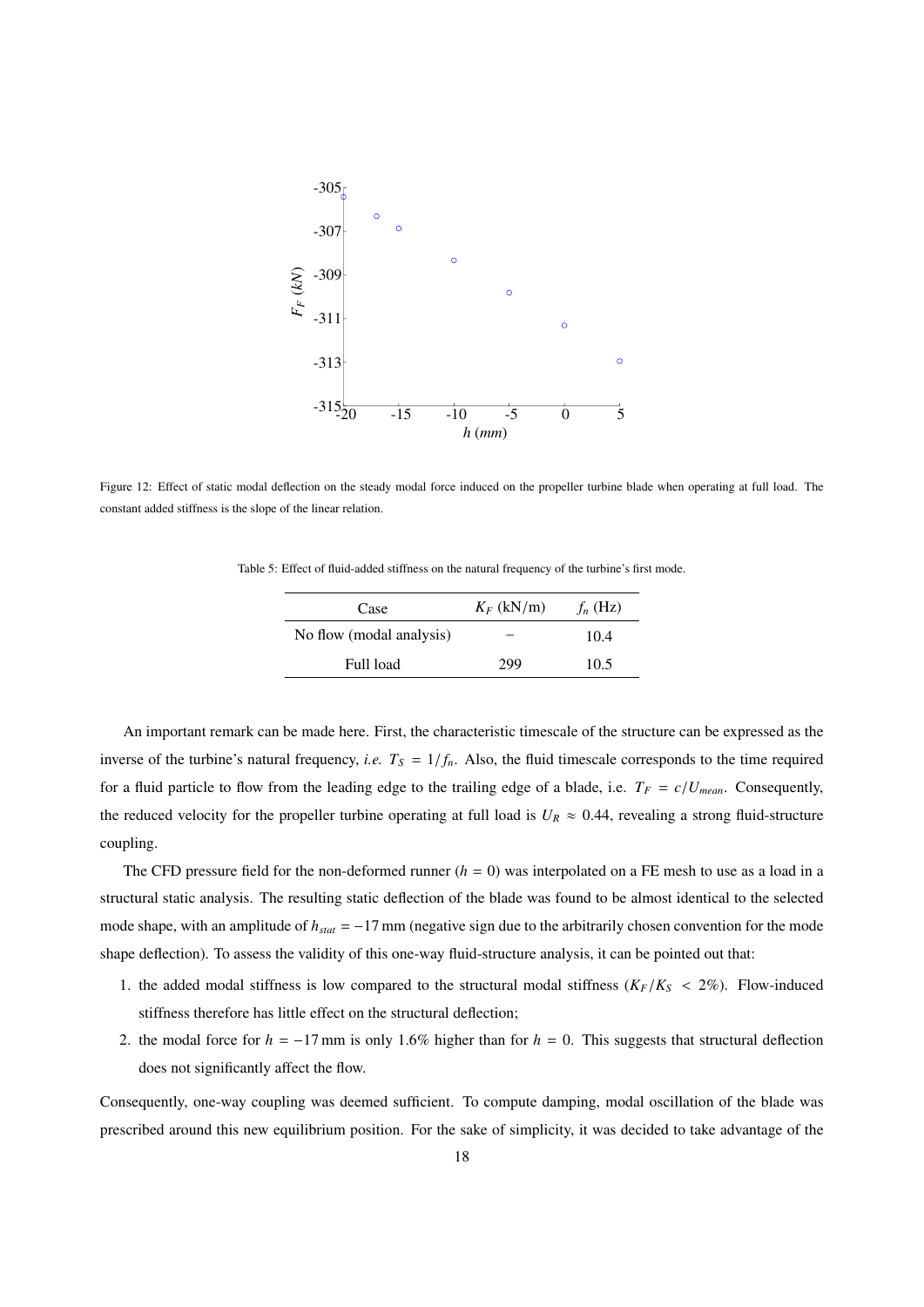similarity between the static and modal displacement fields, conveniently allowing the prescribed modal deflection to be expressed as:

$$
h(t) = h_{stat} + h_0 \sin(\omega_n t). \tag{18}
$$

Of course, if the static and modal displacement fields were different, it would be possible to simply superimpose the two displacement fields, as long as deformations remain small.

In order to reduce computational costs for unsteady RANS simulations, the distributor and the draft tube subdomains were dropped. An inlet velocity field and an outlet pressure field were applied as boundary conditions on the remaining turbine subdomain. These fields were extracted from the  $h = h_{stat}$  steady-state solution at the distributorturbine and turbine-draft tube interfaces, respectively.

A first simulation of 20 oscillations with  $h_0 = 1$  mm was performed using a time step size corresponding to 100 time steps per oscillation. This case was used to reassess added mass effects using Eqs. (12) and (13). As shown in Table 6, only a few iterations were necessary for the natural frequency to converge to  $f_n = 10.8$  Hz. The tabulated value of  $M_F$  for iteration 0 corresponds to modal analysis results.

| <b>Iteration</b>            | $f_n$ (Hz) | $M_F$ (kg) | $f_n$ (Hz) |
|-----------------------------|------------|------------|------------|
|                             | prescribed | updated    | updated    |
| 0                           |            | 2845       |            |
| 1                           | 10.5       | 2707       | 10.68      |
| $\mathcal{D}_{\mathcal{L}}$ | 10.7       | 2640       | 10.78      |
| 3                           | 10.8       | 2651       | 10.76      |
|                             |            |            |            |

Table 6: Iterative correction of the natural frequency of the turbine's first mode.

Using this corrected natural frequency, the flow in the turbine was simulated for additional vibration amplitudes, *h*<sub>0</sub>, of 0.01 mm, 0.1 mm and 3 mm. This was done to study the sensitivity of fluid-added damping to this parameter, from very small oscillations to potentially catastrophic vibrations.

A sample of the time evolution of the modal force on the blade is plotted in Fig. 13. Two distinct frequencies are observable in each signal: the prescribed natural frequency as well as a slower <sup>2</sup>.3 Hz phenomenon. The former corresponds to the combined effects of added mass, damping and stiffness. The latter was linked to leading edge vortices near the runner hub using 3-D visualization of the flow solution. The force amplitude of the natural frequency component was found to be proportional to the prescribed vibration amplitude. On the other hand, the amplitude of the force attributable to vortex shedding showed no significant dependency on the vibration amplitude. Consequently, for low  $h_0$  values, the contribution of vortex shedding relative to the total force becomes higher than added mass, damping and stiffness effects.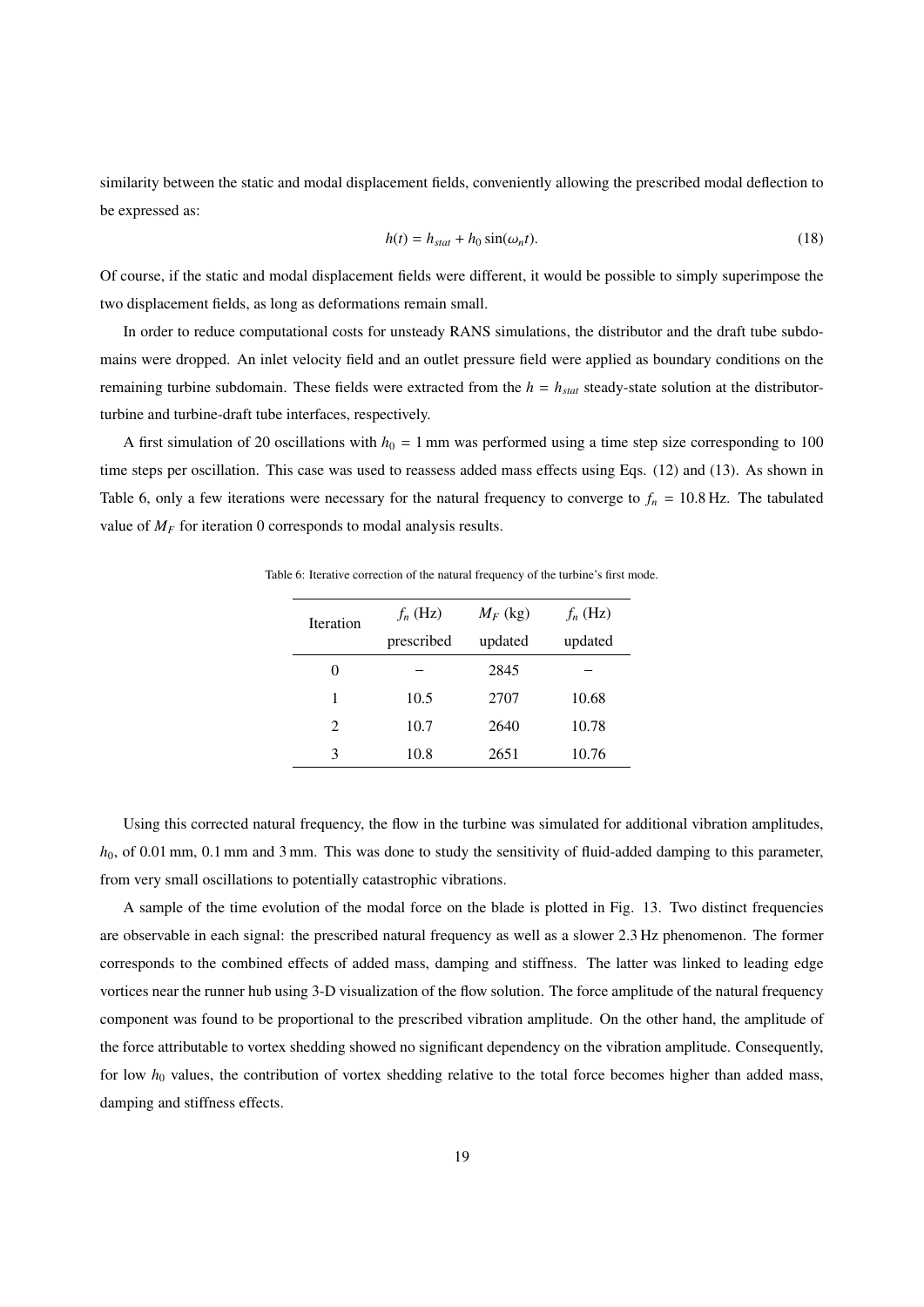

Figure 13: Time evolution of the modal force induced on the oscillating turbine blade at full load for various prescribed vibration amplitudes: 3 mm  $($   $($   $)$ ; 1 mm  $($   $)$ ; 0.1 mm  $($   $)$   $)$ ; 0.01 mm  $($   $)$ . Only the eight last simulated periods are shown.

In Fig.14(a), the fluid-added damping ratio is plotted against the number of oscillation periods used for its calculation. The damping ratio  $\zeta$  converges to a stable value for the three highest prescribed vibration amplitudes, but not for  $h_0 = 0.01$  mm. It is suspected that this convergence problem is due to the amplitude of the motion-induced forces being lower than that of the vortex-induced forces, which can be interpreted as noise when computing the damping ratio. In order to test this hypothesis, the harmonic component of the fluid force, *i.e.* the component whose frequency corresponds exactly to the natural frequency of the system, were extracted from the signal using a fast Fourier transform. Using only this component, a filtered signal was reconstructed and integrated in order to reassess modal work and damping ratio values, which are shown in Fig.14(b). While the convergence is still not fully achieved for  $h_0 =$ 0.01 mm, the evolution of  $\zeta$  over simulated time becomes much smoother and high variations from one oscillation period to the next have vanished.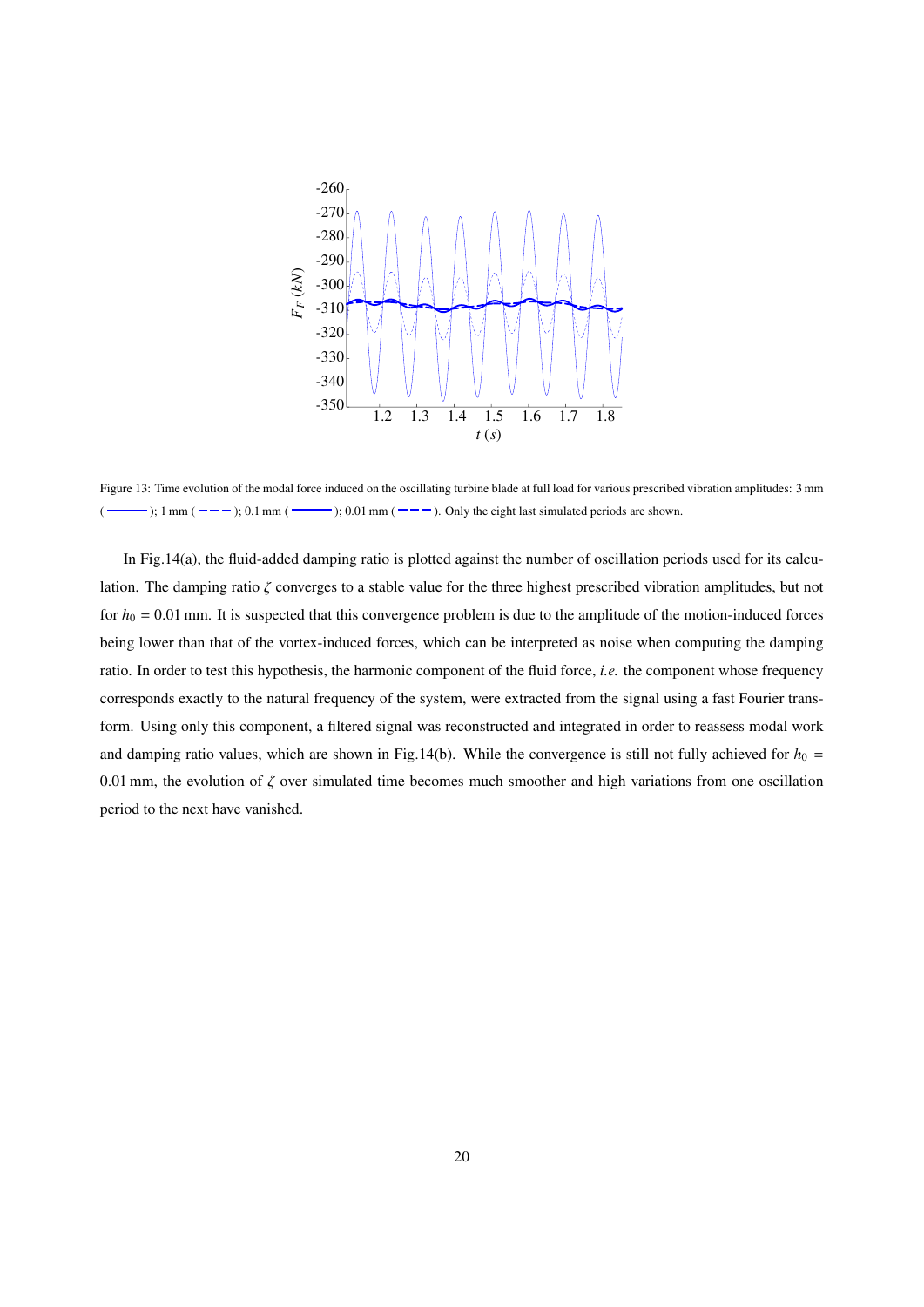

Figure 14: Effect of the number of simulated oscillations on the damping ratio of the turbine blade. In (a), the modal force signal obtained using CFD is integrated directly for various prescribed vibration amplitudes: 0.01 mm ( $\Box$ ); 0.1 mm ( $\Box$ ); 1 mm ( $\Diamond$ ); 3 mm ( $\Diamond$ ). In (b), a reconstructed signal whose frequency content was limited to the natural frequency of the system is integrated: 0.01 mm ( $\equiv$ ); 0.1 mm ( $\equiv$ ); 1 mm ( $\equiv$ ); 3 mm ( $\equiv$ ).

Furthermore, the overall range of damping ratio values over simulated time is greatly reduced when using this modal decomposition approach. For the last 50 simulated periods, results plotted in Fig.14(b) are comprised inside  $\zeta \in [0.145, 0.154]$ . This is a relatively small range considering the factor of 300 between the highest and lowest prescribed vibration amplitudes. The sensitivity of the damping ratio to the amplitude of the motion is therefore deemed modest at most. A slight decrease in damping can be observed with increasing vibration amplitude.

## 5. Conclusion

Damping due to the water flowing around the blades of a hydroelectric turbine can significantly affect its vibrational behavior, which in turn is closely linked to its service life. To characterize this complex fluid-structure interaction problem, an essentially decoupled numerical method, as opposed to a bidirectional fluid-structure coupling, was proposed. Coupling between the fluid and the structure occurs only in the FE model used for modal analysis, where it is relatively easy to implement. Modal motion of the structure is then prescribed in unsteady RANS simulations of the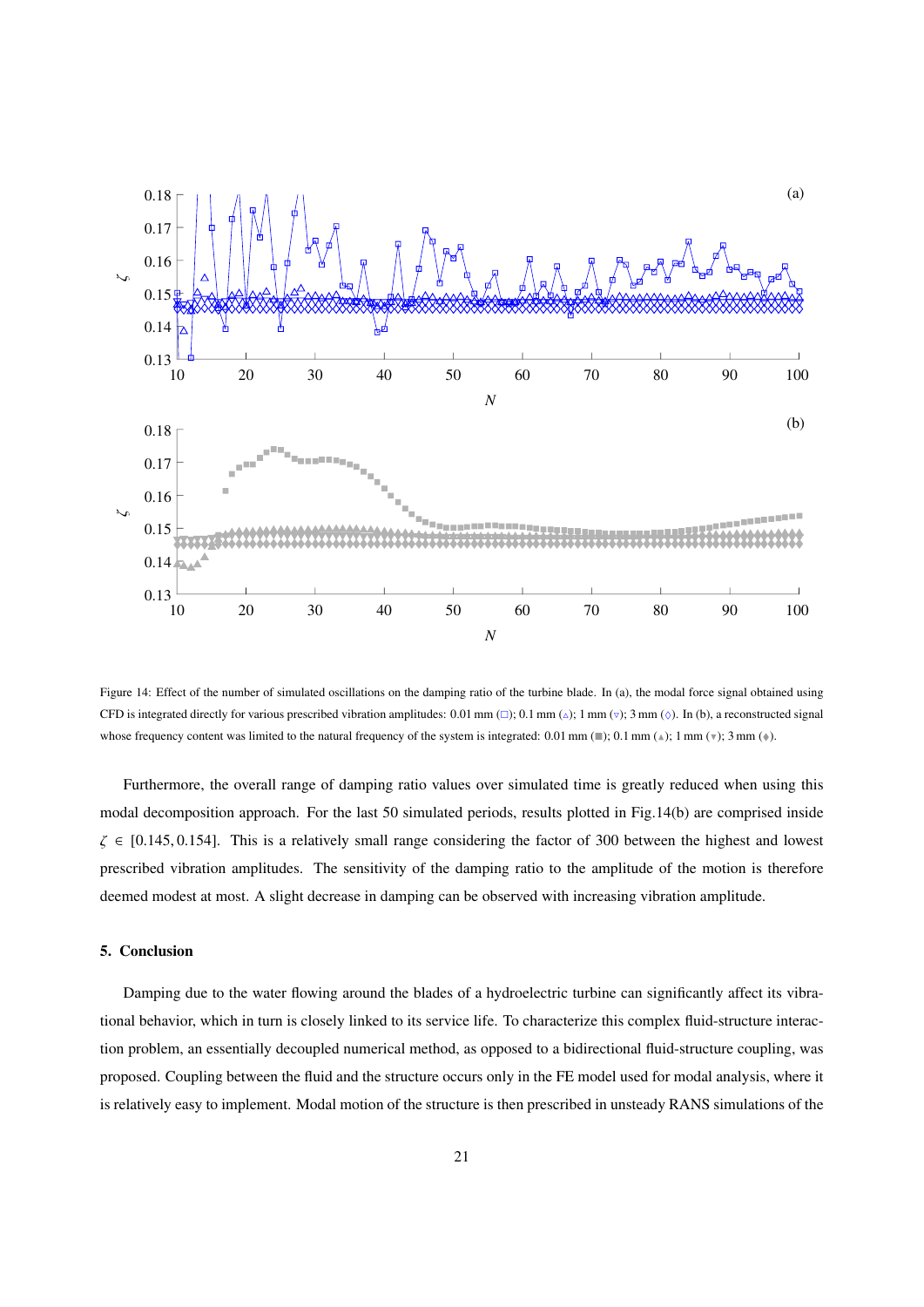flow and damping is extracted from the resulting forces. Complementarily, fully coupled fluid-structure simulations could be used to validate the results presented in this paper.

While the proposed approach is interesting for its relatively simple modeling, it is important to understand its main limitations:

- a single vibration mode is considered at a time, neglecting any possible interaction between modes;
- linear modeling of flow-induced forces might not be applicable in more chaotic flows, such as those found in turbines operating at partial load;
- implementation is not trivial and requires time, both human and computational.

The method was validated using a test case consisting of a turbine blade-like hydrofoil oscillating in flowing water. For its first vibration mode, experimental results were numerically reproduced within a 10% margin of error over a range of flow velocities.

When the procedure was applied to the first mode with zero nodal diameter of a hydroelectric propeller turbine operating at full load, an added damping ratio of approximately 15% was determined. Sensitivity to the amplitude of the prescribed modal motion was investigated and found to be low. However, when prescribing small amplitudes, interference with vortex shedding seems to occur, hindering the convergence of the damping ratio over time to a stable value.

Through repeated application of the method for several vibration modes and operating points, a damping *mapping* of a turbine could be established and used to model its dynamic behavior more accurately.

## Acknowledgements

Special thanks are due to Andritz Hydro Canada Inc. for greatly facilitating this research by sharing their work on hydrofoils. The authors would also like to thank the Natural Sciences and Engineering Research Council of Canada (NSERC) as well as the Fonds de recherche du Quebec - Nature et technologies (FRQNT) for funding this project.

#### References

- [1] A. Coutu, D. Proulx, S. Coulson, A. Demers, Dynamic Assessment of Hydraulic Turbines, in: Hydrovision 2004, Montreal, Canada, 2004.
- [2] B. Nennemann, T. C. Vu, M. Farhat, CFD prediction of unsteady wicket gate-runner interaction in Francis turbines: A new standard hydraulic design procedure, in: HYDRO 2005, 2005.
- [3] U. Seidel, B. Hbner, J. Lfflad, P. Faigle, Evaluation of RSI-induced stresses in Francis runners, IOP Conference Series: Earth and Environmental Science 15 (5) (2012) 052010, ISSN 1755-1307, 1755-1315, doi:10.1088/1755-1315/15/5/052010.
- [4] X. Liu, Y. Luo, Z. Wang, A review on fatigue damage mechanism in hydro turbines, Renewable and Sustainable Energy Reviews 54 (2016) 1–14, ISSN 13640321, doi:10.1016/j.rser.2015.09.025.
- [5] M. Paidoussis, Fluid-Structure Interactions: Slender Structures and Axial Flow, Fluid-structure Interactions: Slender Structures and Axial Flow, Elsevier Science, ISBN 978-0-08-053175-5, 1998.